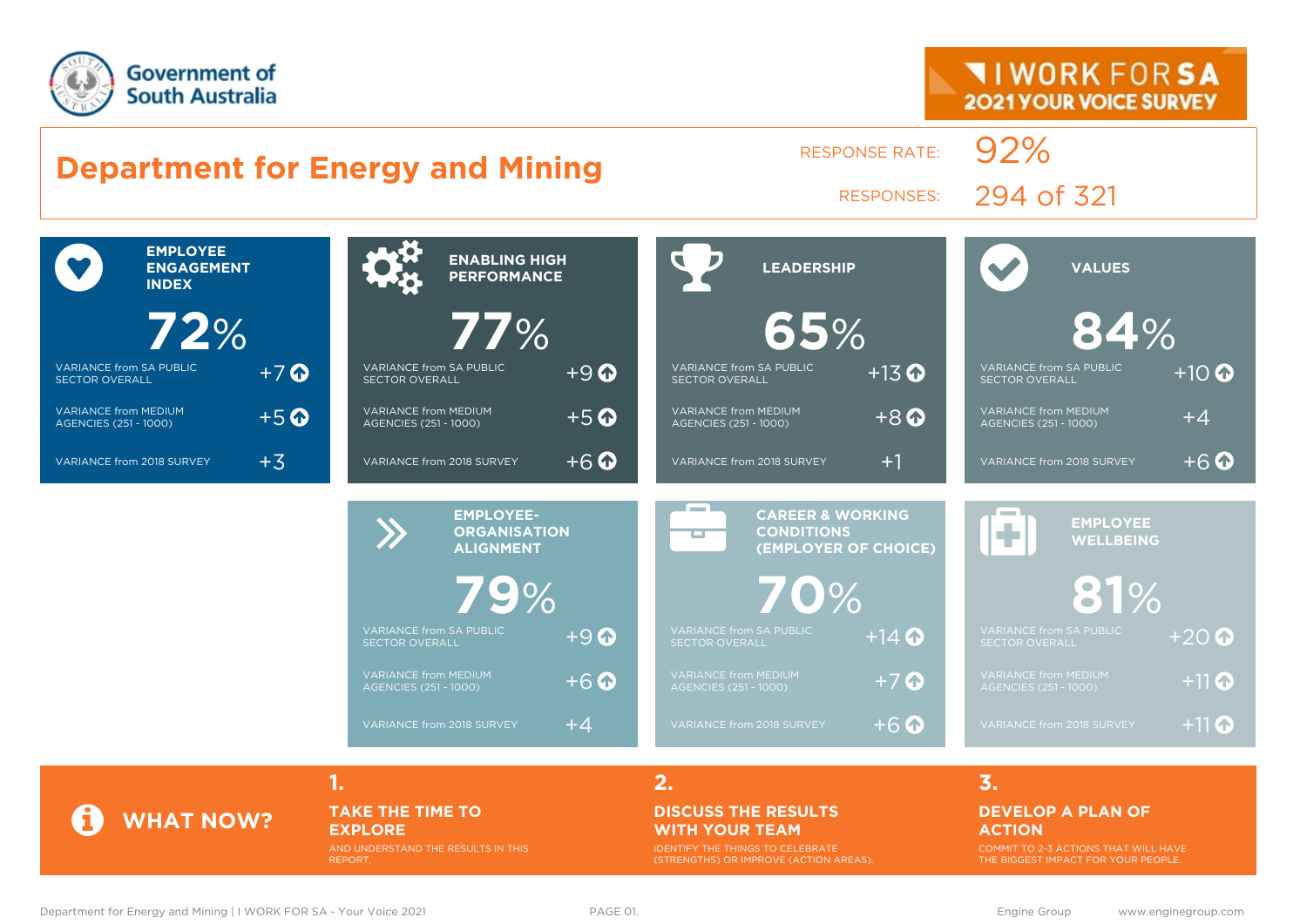# **TIPS & SUGGESTIONS**

### **UNDERSTANDING YOUR REPORT AND GETTING TO ACTION!**

THE SCORES ON THE FRONT PAGE GIVE YOU SOME SUMMARY INFORMATION. FIRST TAKE THE TIME TO FULLY UNDERSTAND THIS REPORT BEFORE SHARING WITH OTHERS.

# **01.**

**Take the time to digest the scores and identify the areas where you are performing well.**

These will tend to be high scores which are notably above any comparative scores. These should be celebrated. Share the good news with employees.

WHAT IS YOUR RESPONSE RATE? IF HIGH, THE RESULTS WILL BE REPRESENTATIVE OF THE VIEWS OF YOUR COLLEAGUES. IF LOW (<20%) TAKE CARE WHEN INTERPRETING THE RESULTS. ENCOURAGE ALL COLLEAGUES TO HELP WITH ACTION PLANNING AND HOPEFULLY THIS WILL ENCOURAGE THEM TO COMPLETE THE SURVEY NEXT TIME.

HOW DO YOUR SCORES COMPARE TO THE AVAILABLE COMPARISONS?

**ARE THERE ANY SCORES THAT ARE UNEXPECTED?**

### **Identify areas that need improvement. 02.**

These will be the lower scores, and/or those which are scoring notably below your comparators. Discuss these areas with your colleagues in focus groups or one-to-one discussions. Gather their thoughts and solutions before deciding actions to take.

Review the high neutral responses (lots of employees ticking 'neither agree nor disag **employees ticking 'neither agree nor disagree')**

> Ask your colleagues about their views to find out what is causing this uncertainty. More communication and involvement may help to shift them to a positive frame of mind.

**04.**

**Consider what actions could be taken which will have the greatest impact on employee engagement.**

It may be helpful to discuss with your manager or other colleagues (your peers, HR, subject matter experts) to share ideas before developing plans for action.

There are lots of websites of ideas and case studies to give you further inspiration and top tips.

Some actions may be 'quick wins' and short term. However, in most instances, you will need to think Some actions may be 'quick wins'<br>and short term. However, in most<br>instances, you will need to think<br>longer term.

**What do you want employees to be saying about their working lives in the future?**

**What should be put in place to achieve this?**

The 'All questions' pages show every question asked in positively (strongly agree + agree), neutrally (neither agree nor disagree) or negatively (disagree + strongly disagree). Look at how your positive score compares to your parent unit, and your last survey's results.

**Is there room for**  Is there room for<br>improvement?

Department for Energy and Mining | I WORK FOR SA - Your Voice 2021 **PAGE 02.** PAGE 02. Engine Group www.enginegroup.com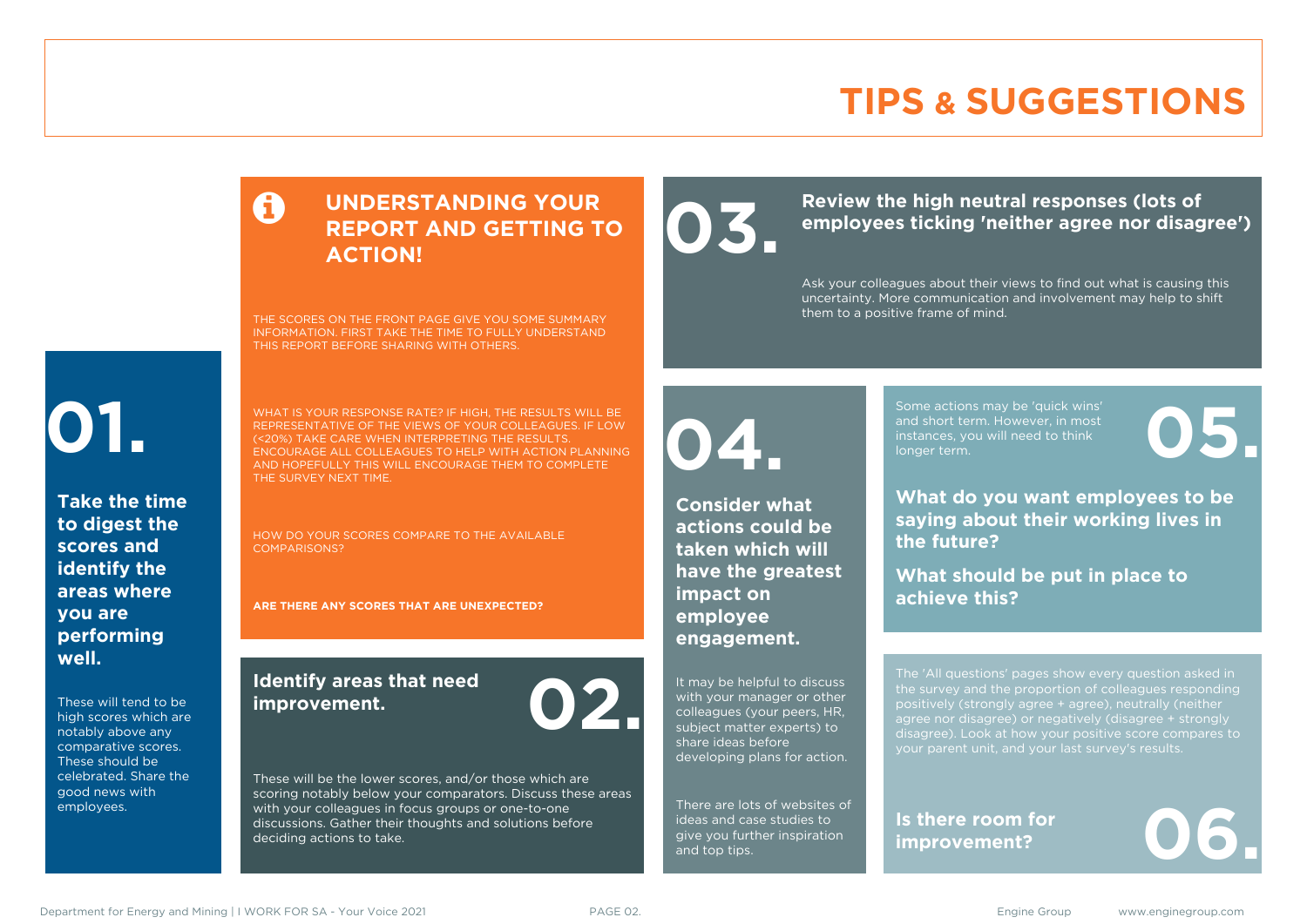# **WHAT'S NEXT**

### A

### **WHAT'S NEXT?**

SHARE RESULTS WITH YOUR PEOPLE.

SPEND TIME EXPLORING THE DRIVERS BEHIND THE SCORES WITH YOUR PEOPLE.

DISCUSS WITH THEM WHAT ACTIONS THEY FEEL SHOULD BE TAKEN WHICH WILL HAVE THE GREATEST IMPACT ON EMPLOYEE ENGAGEMENT.

AGREE ON A SMALL NUMBER OF IMPACTFUL ACTIONS.

AGREE HOW YOU WILL MEASURE THAT ACTIONS HAVE BEEN SUCCESSFUL.

**COMMUNICATE** PROGRESS AGAINST YOUR ACTIONS.



**'I believe action will be taken on the results from this survey by the sector.'**

VARIANCE FROM 2018 SURVEY

 $+10$ 

VARIANCE FROM SA PUBLIC SECTOR **OVERALL**  $+15$ 

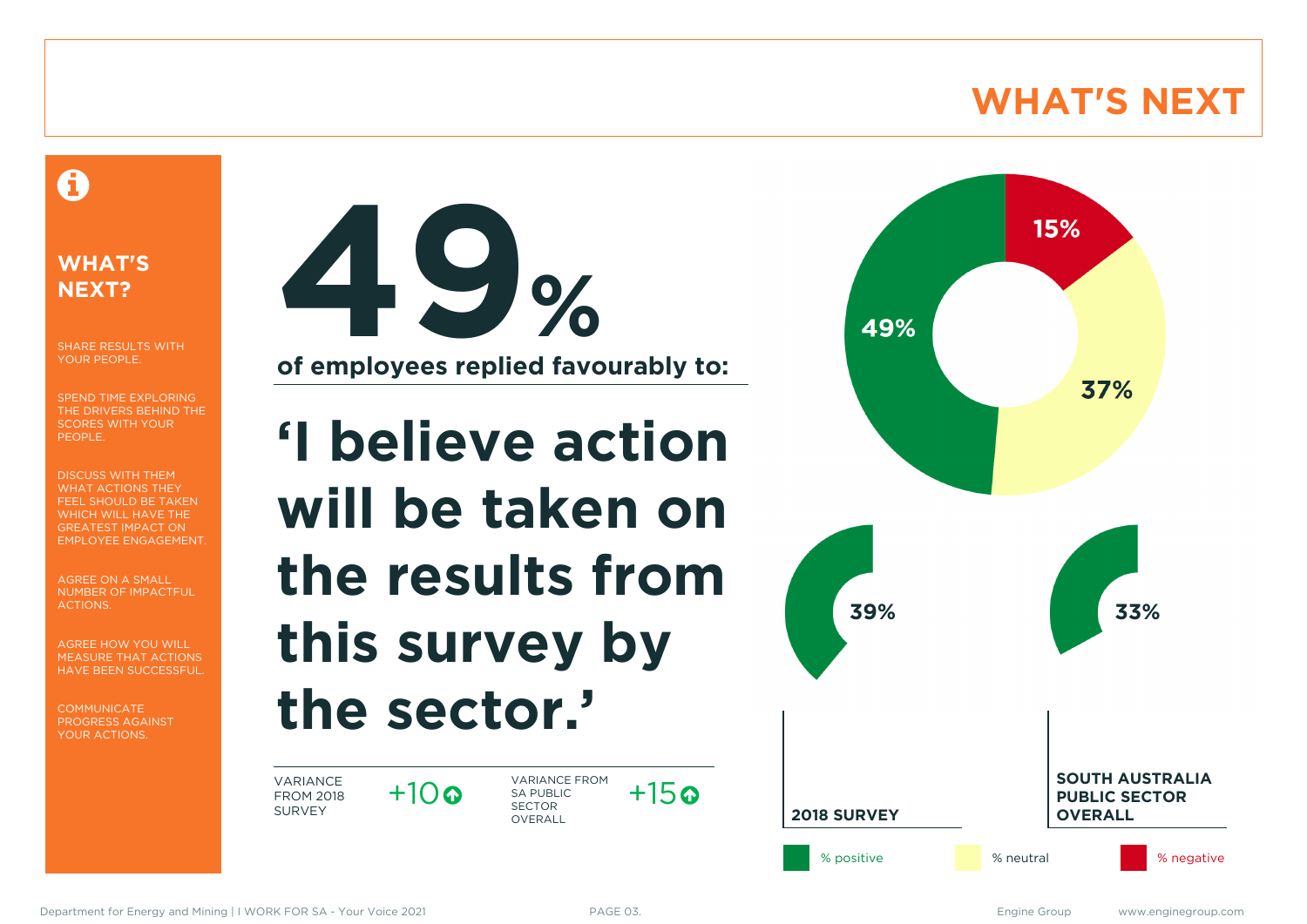# **HEADLINE SCORES**

**HIGHEST POSITIVE SCORING QUESTIONS % POSITIVE Q18a.** I believe my agency provided sufficient resources and arrangements to help me feel safe (e.g. physical distancing measures, working from home arrangements, face masks, hand sanitiser) **94**% **Q12e.** People in my workgroup are committed to workplace safety **94**% **Q11f.** I am provided with the tools and equipment to do my job safely **92**% **Q11g.** I understand how my work contributes to my agency's objectives **92**% **Q11m.** I am happy to go the 'extra mile' at work when required **92**% **HIGHEST NEUTRAL SCORING QUESTIONS % NEUTRAL Q28.** I believe action will be taken on the results from this survey by the sector **37**% **Q16h.** I am confident in relating my agency's Reconciliation Action Plan to my work **36**% **Q13g.** My manager takes appropriate action to address underperformance within my workgroup **31**% **Q14d.** Learning and development activities I have completed in the past 12 months have helped to improve my performance **31**% **Q29.** I believe action will be taken on the results from this survey by my agency **31**% **HIGHEST NEGATIVE SCORING QUESTIONS % NEGATIVE Q14g.** I am satisfied with the opportunities available for career development in my agency **25**% **Q11i.** I am fairly remunerated (e.g. salary, superannuation) for the work that I do **21**% **Q15b.** I feel that senior managers effectively lead and manage change **18**% **Q11l.** I am satisfied with the recognition I receive for doing a good job **18**% **Q15d.** I feel senior managers in my agency actively engage with employees **18**% \*Note: Agency specific questions have been excluded from the above rankings. **A** FIND YOUR **HIGHEST SCORES THESE QUESTIONS ARE YOUR HIGHEST SCORING.** WHAT ARE EMPLOYEES MOST POSITIVE ABOUT? **(STRENGTHS)** WHAT ARE EMPLOYEES MOST NEUTRAL ABOUT? WHERE A LOT OF EMPLOYEES ARE RESPONDING 'NEITHER AGREE NOR DISAGREE' (% NEUTRAL), THIS MAY INDICATE MIXED VIEWS OR INCONSISTENT **EXPERIENCES (AREAS OF POTENTIAL)** WHAT ARE EMPLOYEES MOST NEGATIVE ABOUT? **(AREAS OF CONCERN)**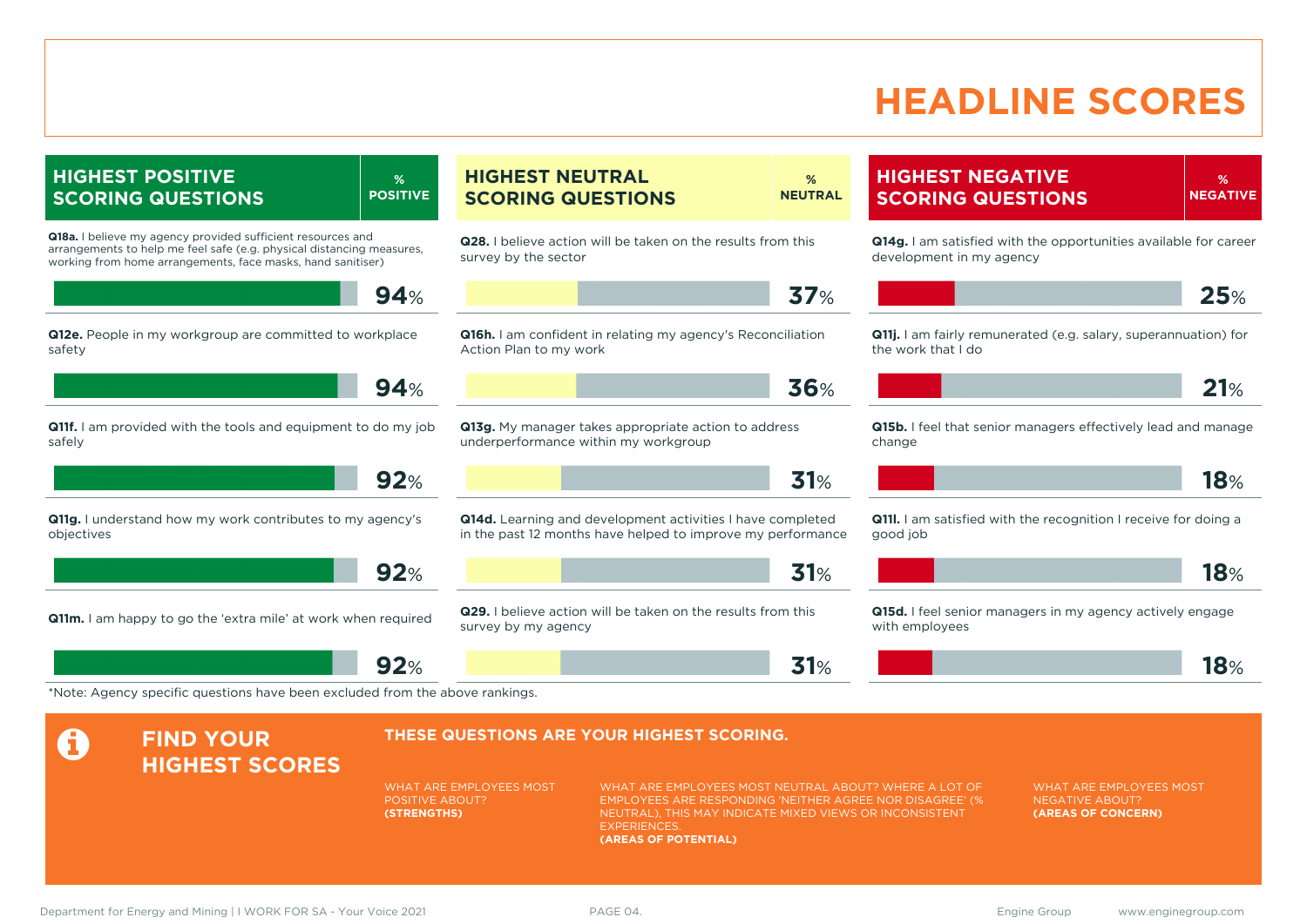# **EMPLOYEE ENGAGEMENT**

**HOW ENGAGED IS YOUR TEAM? SCORE**

THESE RESULTS PROVIDE A MEASURE OF ENGAGEMENT FOR YOUR TEAM.

0

THE ENGAGEMENT SCORE TELLS US THE EXTENT TO WHICH YOUR PEOPLE ARE PROUD TO WORK HERE, WOULD RECOMMEND IT, INTEND TO STAY, AND STRIVE TO GO ABOVE AND BEYOND (SAY, STAY AND STRIVE).

THERE'S A LOT OF EVIDENCE TO SHOW A STRONG LINK BETWEEN ENGAGED COLLEAGUES AND IMPROVED BUSINESS PERFORMANCE.

|               | <b>YOUR</b><br><b>EMPLOYEE</b><br>$\frac{1}{2}$<br><b>ENGAGEMENT</b><br><b>SCORE</b> |    | <b>RESPONSE SCALE</b> |         | %<br><b>POSITIVE</b> | <b>VARIANCE</b><br><b>FROM</b><br>2018<br><b>SURVEY</b><br>$+3$ | <b>VARIANCE</b><br><b>FROM SA</b><br><b>PUBLIC</b><br><b>SECTOR</b><br><b>OVERALL</b><br>$+7$ <sup>O</sup> | <b>VARIANCE</b><br><b>FROM MEDIUM</b><br><b>AGENCIES (251</b><br>$-1000$<br>$+5$ <sup>O</sup> |
|---------------|--------------------------------------------------------------------------------------|----|-----------------------|---------|----------------------|-----------------------------------------------------------------|------------------------------------------------------------------------------------------------------------|-----------------------------------------------------------------------------------------------|
|               | <b>Q27d.</b> Iam proud to tell others I work for my agency                           | 31 | 47                    | 17      | <b>78%</b>           | $+4$                                                            | $+11$ <sup>O</sup>                                                                                         | $+9$                                                                                          |
| <b>SAY</b>    | <b>Q27e.</b> I would recommend my agency as a good place<br>to work                  | 30 | 47                    | 17      | 77%                  | $+3$                                                            | $+20$                                                                                                      | $+14$ $\odot$                                                                                 |
| <b>STAY</b>   | Q27b. I feel a strong personal attachment to my agency                               | 22 | 46                    | 23<br>8 | <b>68%</b>           | $+6$ <sup>O</sup>                                               | $+6$ $\odot$                                                                                               | $+4$                                                                                          |
| <b>STRIVE</b> | <b>Q27a.</b> My agency really inspires me to do the best work<br>every day           | 19 | 50                    | 24      | <b>69%</b>           | $+10$ <sup>O</sup>                                              | $+13$ <sup>O</sup>                                                                                         | $+8$                                                                                          |
|               | Q27c. My agency motivates me to help it achieve its<br>objectives                    | 16 | 48                    | 29      | 63%                  | $-1$                                                            | $+10$ $\odot$                                                                                              | $+5$ $\odot$                                                                                  |

**KEY AT LEAST 5 PERCENTAGE POINTS GREATER THAN COMPARATOR AT LEAST 5 PERCENTAGE POINTS LESS THAN COMPARATOR** Strongly agree Agree Neither Disagree Strongly<br>disagree

Department for Energy and Mining | I WORK FOR SA - Your Voice 2021 **PAGE 05.** PAGE 05. Engine Group www.enginegroup.com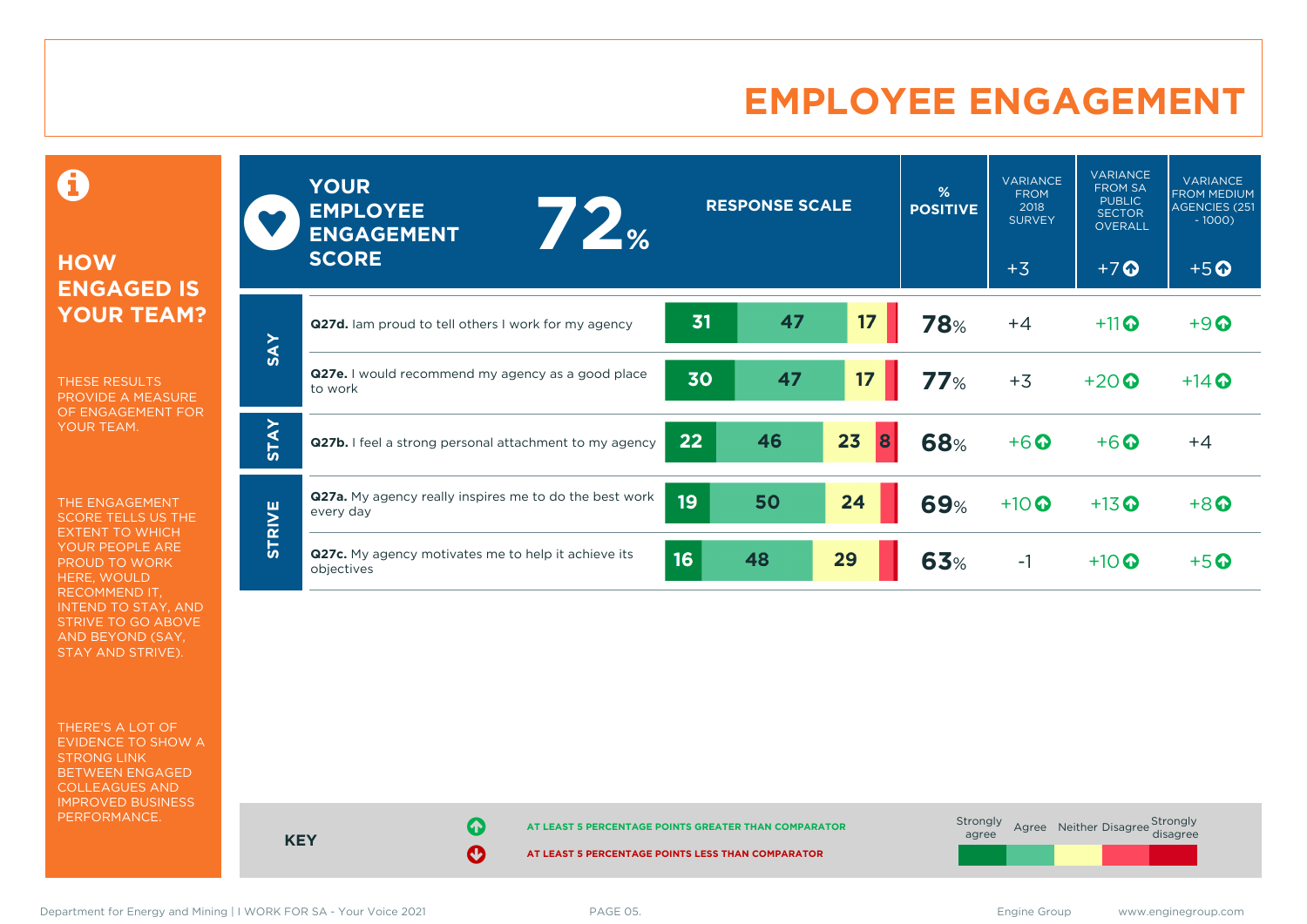# **KEY QUESTIONS TO FOCUS ON**

|                                                                                                                                                                                                                                            | AT LEAST 5 PERCENTAGE POINTS LESS<br>AT LEAST 5 PERCENTAGE POINTS<br><b>THAN COMPARATOR</b><br><b>GREATER THAN COMPARATOR</b>         | %<br><b>POSITIVE</b> | VARIANCE<br><b>FROM</b><br>2018<br><b>SURVEY</b> | <b>VARIANCE FROM</b><br><b>SA PUBLIC</b><br><b>SECTOR OVERALL</b> | <b>VARIANCE FROM</b><br><b>MEDIUM</b><br>AGENCIES (251 -<br>1000) |
|--------------------------------------------------------------------------------------------------------------------------------------------------------------------------------------------------------------------------------------------|---------------------------------------------------------------------------------------------------------------------------------------|----------------------|--------------------------------------------------|-------------------------------------------------------------------|-------------------------------------------------------------------|
| <b>WHAT TO</b><br><b>FOCUS ON?</b>                                                                                                                                                                                                         | Q14g. I am satisfied with the opportunities<br>available for career development in my agency                                          | 53%                  | $+11$ <sup>o</sup>                               | $+9$                                                              | $+11$                                                             |
| THESE QUESTIONS HAVE<br>BEEN IDENTIFIED THROUGH<br>STATISTICAL ANALYSIS AS<br><b>HAVING THE STRONGEST</b><br><b>INFLUENCE ON YOUR</b><br><b>EMPLOYEE ENGAGEMENT</b><br>SCORE.                                                              | <b>Q16b.</b> My agency focuses on improving the work<br>we do                                                                         | <b>79%</b>           | $+4$                                             | $+14$ <sup><math>\odot</math></sup>                               | $+11$ o                                                           |
| <b>IF YOU FOCUS ON</b><br><b>IMPROVING THE LOWER</b><br><b>SCORING QUESTIONS AND</b><br><b>MAINTAINING THE HIGHER</b><br><b>SCORING QUESTIONS, IT</b><br><b>WILL HAVE THE BIGGEST</b><br><b>IMPACT ON YOUR</b><br><b>ENGAGEMENT SCORE.</b> | Q16c. When things go wrong, my agency uses<br>this as an opportunity to review, learn, and<br>improve the management of similar risks | 59%                  | $-1$                                             | $+3$                                                              | $+3$                                                              |
| SEE APPENDIX A -<br>METHODOLOGY FOR MORE<br><b>INFORMATION ON HOW</b><br><b>THIS STATISTICAL</b><br>ANALYSIS WAS DONE.                                                                                                                     | <b>Q11I.</b> I am satisfied with the recognition I receive<br>for doing a good job                                                    | 62%                  | $+4$                                             | $+11$ <sup>o</sup>                                                | $+2$                                                              |
| <b>DEVELOP ACTIONS AND</b><br><b>ACTIVITIES TO ADDRESS</b><br>THESE QUESTIONS TO<br><b>IMPROVE THE EXPERIENCE</b><br><b>EMPLOYEES HAVE AT</b><br><b>WORK AND DRIVE HIGHER</b><br>PERFORMANCE.                                              | <b>Q11e.</b> The work processes we have in place allow<br>me to be as productive as possible                                          | 62%                  | $+13$ <sup><math>\odot</math></sup>              | $+11$                                                             | $+8$                                                              |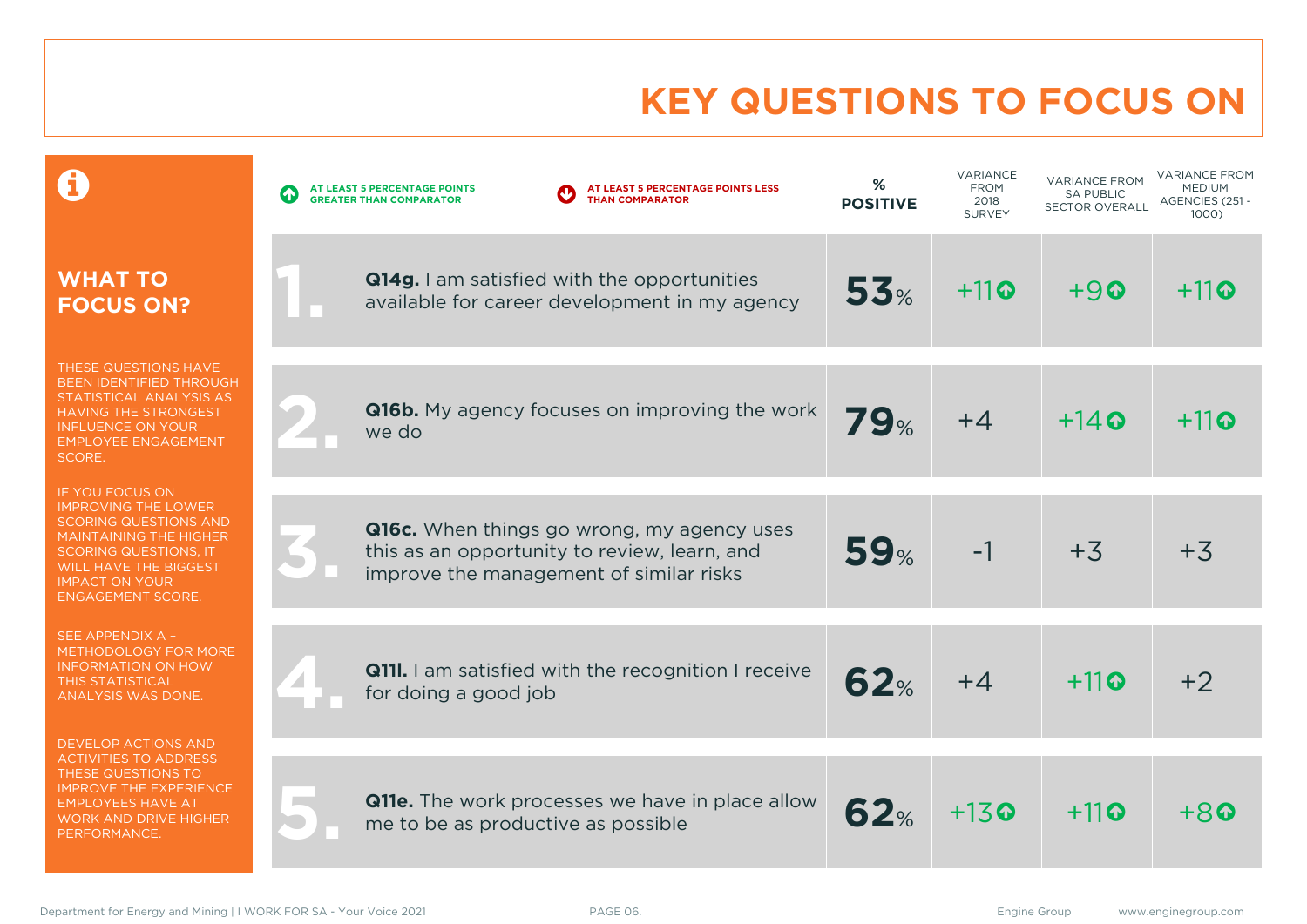# **ENABLING HIGH PERFORMANCE**

 $\mathbf \Theta$ 

#### **EXPLORE THE QUESTIONS MAKING UP EACH INDEX**

THE HIGH PERFORMANCE INDEX MEASURES THE EXTENT TO WHICH MANAGERS ENABLE HIGH PERFORMANCE WITHIN TEAMS THROUGH IDEAS GENERATION, RECOGNITION, **PERFORMANCE** MANAGEMENT, FEEDBACK AND BEHAVIOURS.

THE WAY MANAGERS INTERACT WITH TEAM MEMBERS HAS A BIG IMPACT ON INDIVIDUAL AND TEAM PERFORMANCE.

WHAT IS WORKING WELL?

WHAT AREAS DO YOU NEED TO FOCUS ON?

| <b>ENABLING HIGH<br/>PERFORMANCE</b><br>77 <sub></sub>                                                                       |    | <b>RESPONSE SCALE</b> |    | %<br><b>POSITIVE</b> | <b>VARIANCE</b><br><b>FROM</b><br>2018<br><b>SURVEY</b> | <b>VARIANCE</b><br><b>FROM SA</b><br><b>PUBLIC</b><br><b>SECTOR</b><br>OVERALL | <b>VARIANCE</b><br><b>FROM MEDIUM</b><br><b>AGENCIES (251</b><br>$-1000$ ) |
|------------------------------------------------------------------------------------------------------------------------------|----|-----------------------|----|----------------------|---------------------------------------------------------|--------------------------------------------------------------------------------|----------------------------------------------------------------------------|
|                                                                                                                              |    |                       |    |                      | $+6$ <sup><math>\odot</math></sup>                      | $+9$ <sup><math>\Omega</math></sup>                                            | $+5$ <sup><math>\odot</math></sup>                                         |
| <b>Q13a.</b> My manager encourages us to come up with new or<br>better ways of doing things                                  | 38 | 44                    | 11 | 82%                  | $+8$ <sup><math>\odot</math></sup>                      | $+14$ $\odot$                                                                  | $+7$ $\odot$                                                               |
| Q13b. My manager listens to what I have to say                                                                               | 44 | 43                    | 8  | 88%                  | $+5$ <sup>O</sup>                                       | $+14$ $\odot$                                                                  | $+7$ $\odot$                                                               |
| Q13c. My manager treats me with respect                                                                                      | 48 | 41                    |    | <b>89%</b>           | $+2$                                                    | $+9$ $\odot$                                                                   | $+5$ <sup><math>\odot</math></sup>                                         |
| Q13d. My manager gives me responsibility and holds me<br>to account for what I deliver                                       | 39 | 50                    |    | <b>89%</b>           | $+3$                                                    | $+7$ $\odot$                                                                   | $+3$                                                                       |
| Q13e. I have confidence in the decisions my manager<br>makes                                                                 | 37 | 45                    | 12 | 83%                  | $+5$ $\odot$                                            | $+14$ $\odot$                                                                  | $+8$ <sup><math>\Omega</math></sup>                                        |
| Q13f. My manager recognises and acknowledges when I<br>have done my job well                                                 | 37 | 43                    | 13 | <b>81%</b>           | $+5$ <sup>O</sup>                                       | $+12$ <sup>O</sup>                                                             | $+4$                                                                       |
| Q14b. In the last 12 months I received useful feedback on<br>my work to enable me to deliver required results                | 25 | 49                    | 20 | 74%                  | $+5$ $\odot$                                            | $+9$ $\odot$                                                                   | $+4$                                                                       |
| Q14c. My performance is assessed against clear criteria                                                                      | 18 | 47                    | 26 | 65%                  | $+12$ <sup><math>\odot</math></sup>                     | $+8$ <sup><math>\odot</math></sup>                                             | $+3$                                                                       |
| Q14d. Learning and development activities I have<br>completed in the past 12 months have helped to improve<br>my performance | 22 | 35                    | 31 | 57 <sub>%</sub>      | $+10$ $\odot$                                           | $+2$                                                                           | $+9$ $\Omega$                                                              |

**KEY**

**AT LEAST 5 PERCENTAGE POINTS GREATER THAN COMPARATOR** 

| Strongly<br>agree |  | Agree Neither Disagree Strongly<br>disagree |
|-------------------|--|---------------------------------------------|
|                   |  |                                             |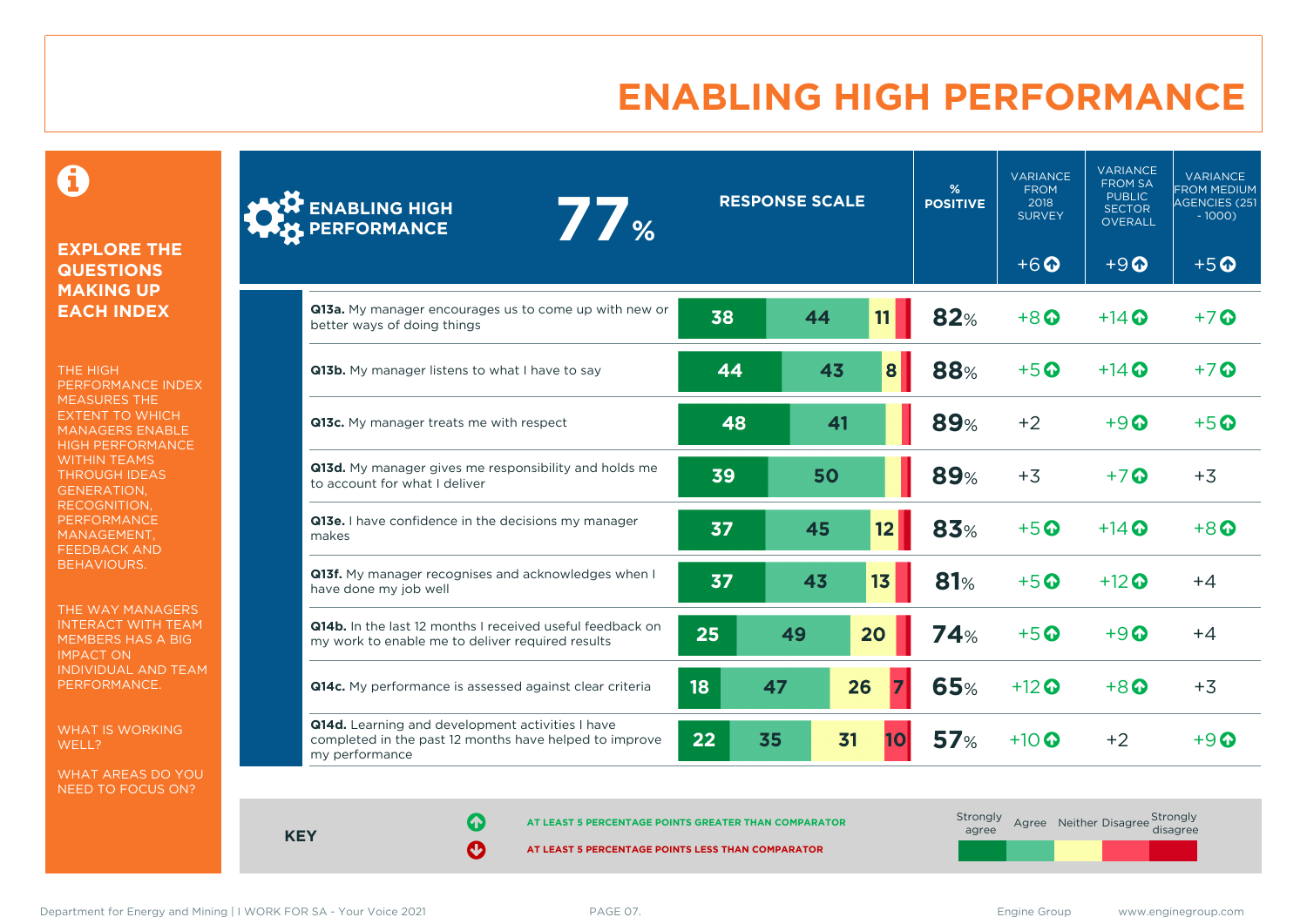# **ENABLING HIGH PERFORMANCE**

0

#### **EXPLORE THE QUESTIONS MAKING UP EACH INDEX**

THE HIGH PERFORMANCE INDEX MEASURES THE EXTENT TO WHICH MANAGERS ENABLE HIGH PERFORMANCE WITHIN TEAMS THROUGH IDEAS GENERATION, RECOGNITION, PERFORMANCE MANAGEMENT, FEEDBACK AND BEHAVIOURS.

THE WAY MANAGERS INTERACT WITH TEAM MEMBERS HAS A BIG IMPACT ON INDIVIDUAL AND TEAM PERFORMANCE.

WHAT IS WORKING WELL?

WHAT AREAS DO YOU NEED TO FOCUS ON?

| <b>A ENABLING HIGH</b><br>$\frac{1}{2}$<br><b>WERE PERFORMANCE</b>                                                                                  | <b>RESPONSE SCALE</b> |    |    | %<br><b>POSITIVE</b> | <b>VARIANCE</b><br><b>FROM</b><br>2018<br><b>SURVEY</b> | <b>VARIANCE</b><br><b>FROM SA</b><br><b>PUBLIC</b><br><b>SECTOR</b><br><b>OVERALL</b> | <b>VARIANCE</b><br><b>FROM MEDIUM</b><br>AGENCIES (251<br>$-1000$ |                                    |
|-----------------------------------------------------------------------------------------------------------------------------------------------------|-----------------------|----|----|----------------------|---------------------------------------------------------|---------------------------------------------------------------------------------------|-------------------------------------------------------------------|------------------------------------|
|                                                                                                                                                     |                       |    |    |                      |                                                         | $+6$ $\odot$                                                                          | $+9$ <sup><math>\Omega</math></sup>                               | $+5$ <sup><math>\odot</math></sup> |
| Q14e. My manager openly demonstrates commitment to<br>enhancing performance                                                                         | 24                    | 51 |    | 18                   | 75%                                                     | $+12$ $\odot$                                                                         | $+12$ $\odot$                                                     | $+9$ <sup><math>\odot</math></sup> |
| <b>Q14f.</b> My overall experience of performance and<br>development conversations in my agency have been<br>useful for my growth                   | 16                    | 42 | 25 |                      | <b>59%</b>                                              | $+9$                                                                                  | $+5$ $\odot$                                                      | $+5$ $\odot$                       |
| <b>Q19b.</b> How often do you feel that your manager acts in<br>accordance with the South Australia Public Sector Values in their<br>everyday work? |                       | 51 | 35 | 13                   | <b>86%</b>                                              | $-5o$                                                                                 | $+7$ $\odot$                                                      | $+1$                               |



Department for Energy and Mining | I WORK FOR SA - Your Voice 2021 **PAGE 08.** PAGE 08. Engine Group www.enginegroup.com

**KEY**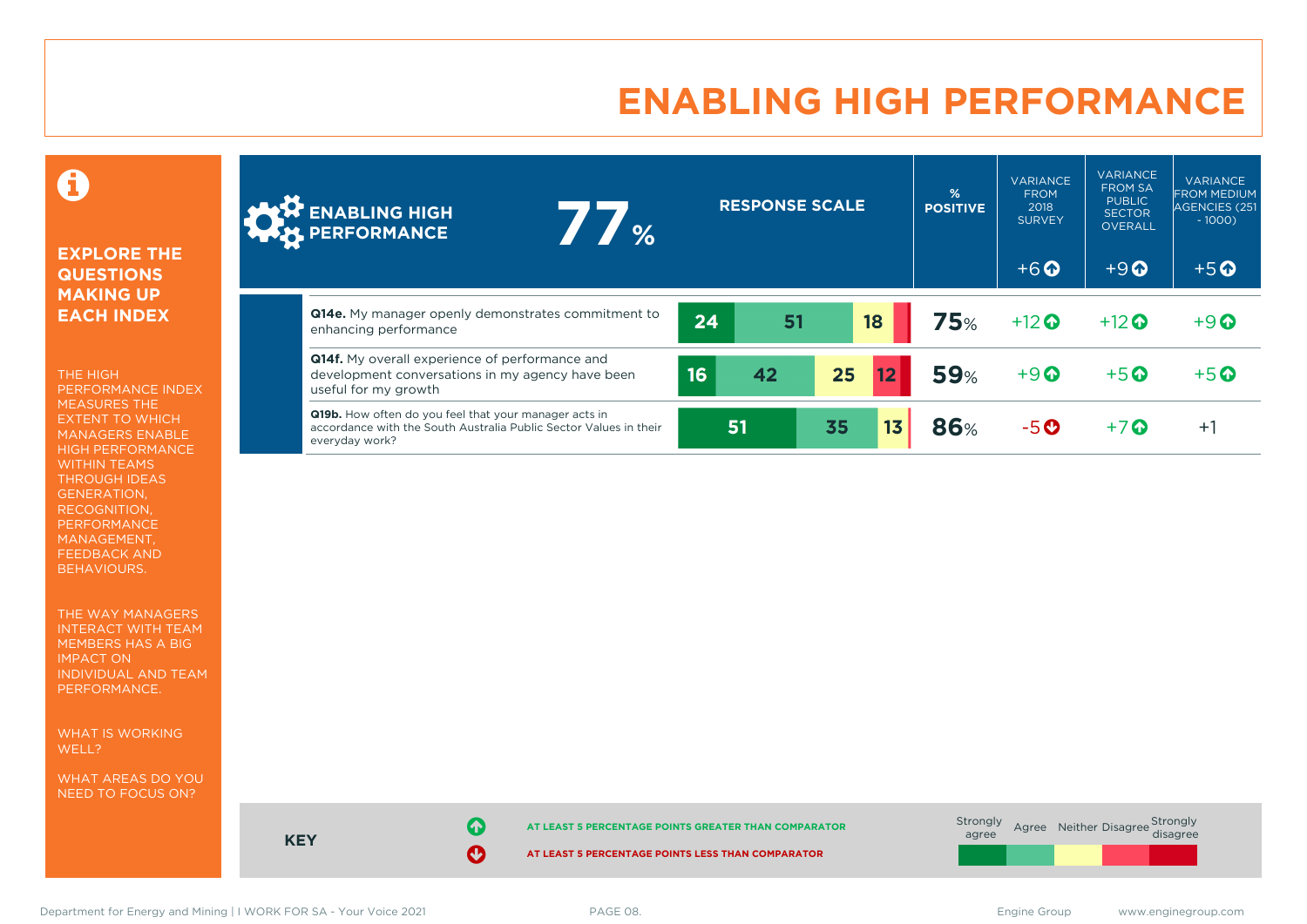### **LEADERSHIP**

0

#### **EXPLORE THE QUESTIONS MAKING UP EACH INDEX**

THE LEADERSHIP INDEX MEASURES PERCEPTIONS OF HOW EFFECTIVELY SENIOR LEADERS (IE. EXECUTIVES AND **EXECUTIVE** DIRECTORS) COMMUNICATE THEIR VISION FOR THE AGENCY, ENABLE ADVANCEMENT AND AND INSPIRE THEIR PEOPLE THROUGH THEIR ACTIONS AND BEHAVIOURS.

LOOK AT HOW YOUR POSITIVE SCORE COMPARES TO THE AVAILABLE COMPARISONS.

| 65%<br><b>EADERSHIP</b>                                                                                                                                          |                 | <b>RESPONSE SCALE</b> |          | %<br><b>POSITIVE</b> | <b>VARIANCE</b><br><b>FROM</b><br>2018<br><b>SURVEY</b> | <b>VARIANCE</b><br><b>FROM SA</b><br><b>PUBLIC</b><br><b>SECTOR</b><br><b>OVERALL</b> | <b>VARIANCE</b><br><b>FROM MEDIUM</b><br>AGENCIES (251<br>$-1000$ |
|------------------------------------------------------------------------------------------------------------------------------------------------------------------|-----------------|-----------------------|----------|----------------------|---------------------------------------------------------|---------------------------------------------------------------------------------------|-------------------------------------------------------------------|
|                                                                                                                                                                  |                 |                       |          |                      | $+1$                                                    | $+13$ <sup>O</sup>                                                                    | $+8$ <sup><math>\odot</math></sup>                                |
| Q15a. I believe senior managers provide clear direction<br>for the future of the agency                                                                          | 12              | 46                    | 24<br>14 | <b>58%</b>           | $-1$                                                    | $+11$                                                                                 | $+7$ $\odot$                                                      |
| Q15b. I feel that senior managers effectively lead and<br>manage change                                                                                          | 11              | 43                    | 28<br>16 | 54%                  | $-2$                                                    | $+10$ $\odot$                                                                         | $+5$ $\odot$                                                      |
| Q15c. I feel that senior managers model the behaviours<br>expected of employees                                                                                  | 16              | 46                    | 23<br>13 | <b>62%</b>           | $+3$                                                    | $+13$ $\odot$                                                                         | $+6\Omega$                                                        |
| <b>Q15e.</b> Senior managers in my agency are genuinely<br>supportive of career advancement of women                                                             | 23              | 39                    | 28<br>8  | <b>62%</b>           | $-6o$                                                   | $+5$ <sup><math>\odot</math></sup>                                                    | $+1$                                                              |
| Q15f. Senior managers promote collaboration between<br>my agency and other agencies or organisations we work<br>with                                             | 20              | 54                    | 19       | 74%                  | $-3$                                                    | $+23$ <sup><math>\odot</math></sup>                                                   | $+13$ <sup>O</sup>                                                |
| Q15g. I feel that senior managers keep employees<br>informed about what's going on                                                                               | 13              | 49                    | 23       | <b>62%</b>           | $+1$                                                    | $+16$ <sup><math>\odot</math></sup>                                                   | $+14$ $\odot$                                                     |
| <b>Q16b.</b> My agency focuses on improving the work we do                                                                                                       | 19 <sup>°</sup> | 59                    | 17       | <b>79%</b>           | $+4$                                                    | $+14$ $\odot$                                                                         | $+11$ <sup><math>\odot</math></sup>                               |
| Q16f. In my agency, recruitment and promotion decisions<br>are fair                                                                                              | 15              | 46                    | 25<br>10 | <b>61%</b>           | $+15$ <sup>O</sup>                                      | $+16$ $\odot$                                                                         | $+10$ $\odot$                                                     |
| Q19c. How often do you feel that the senior leaders in your<br>agency act in accordance with the South Australia Public Sector<br>Values in their everyday work? | 33              | 44                    | 20       | 77%                  | $-5o$                                                   | $+12$ $\odot$                                                                         | $+5$ <sup>O</sup>                                                 |

**KEY**

**AT LEAST 5 PERCENTAGE POINTS GREATER THAN COMPARATOR**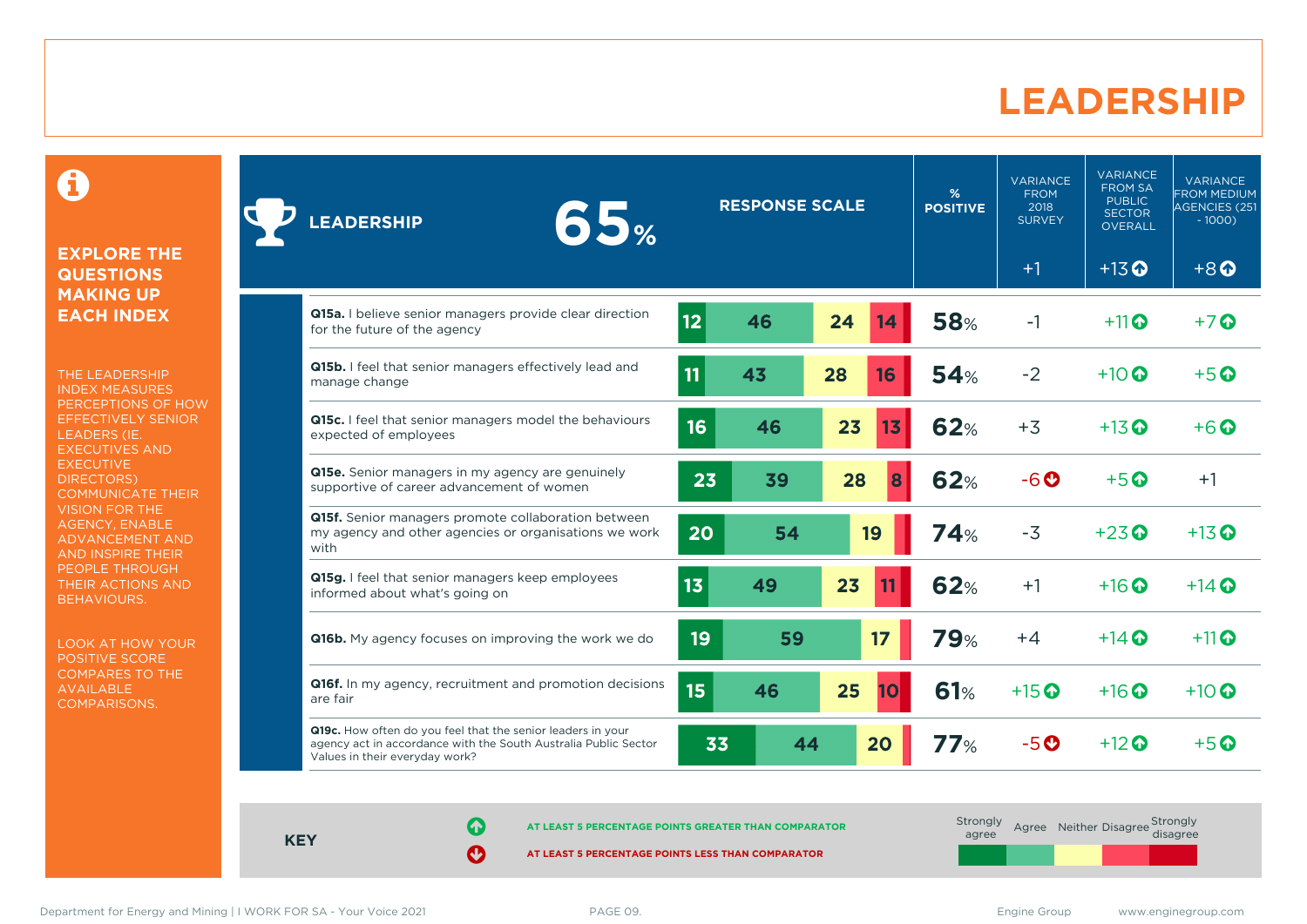### **VALUES**

0

#### **EXPLORE THE QUESTIONS MAKING UP EACH INDEX**

THE VALUES INDEX MEASURES THE EXTENT TO WHICH WE DEMONSTRATE THE SOUTH AUSTRALIAN PUBLIC SECTOR VALUES IN OUR DAY-TO-DAY WORK AND **WHEN** COLLABORATING WITH OTHERS.

THE SA PUBLIC SECTOR VALUES HAVE BEEN DEVELOPED TO MAKE IT EASIER FOR THE SECTOR TO WORK TOGETHER BY SETTING A CONSISTENT SET OF BEHAVIOURS AND PRACTICES FOR ALL EMPLOYEES.

| 84%<br><b>VALUES</b>                                                                                                                                  | <b>RESPONSE SCALE</b> |    | $\frac{9}{6}$<br><b>POSITIVE</b> | <b>VARIANCE</b><br><b>FROM</b><br>2018<br><b>SURVEY</b> | <b>VARIANCE</b><br><b>FROM SA</b><br><b>PUBLIC</b><br><b>SECTOR</b><br><b>OVERALL</b> | <b>VARIANCE</b><br><b>FROM MEDIUM</b><br>AGENCIES (251<br>$-1000$ ) |                    |
|-------------------------------------------------------------------------------------------------------------------------------------------------------|-----------------------|----|----------------------------------|---------------------------------------------------------|---------------------------------------------------------------------------------------|---------------------------------------------------------------------|--------------------|
|                                                                                                                                                       |                       |    |                                  |                                                         | $+6$ <sup><math>\odot</math></sup>                                                    | $+10$ <sup>O</sup>                                                  | $+4$               |
| Q12a. People in my workgroup treat each other with<br>respect                                                                                         | 37                    | 49 | 9                                | 86%                                                     | $+10$                                                                                 | $+12$ <sup>O</sup>                                                  | $+5$ $\odot$       |
| Q12b. The people in my workgroup behave in an<br>accepting manner towards people from diverse<br>backgrounds                                          | 40                    | 48 | 10                               | 88%                                                     | $+2$                                                                                  | $+4$                                                                | $+1$               |
| Q12c. People in my workgroup are honest, open and<br>transparent in their dealings with each other                                                    | 31                    | 47 | 16                               | <b>78%</b>                                              | $+10$                                                                                 | $+14$ $\odot$                                                       | $+6$ $\Omega$      |
| Q12e. People in my workgroup are committed to<br>workplace safety                                                                                     | 41                    | 53 |                                  | 94%                                                     | $+4$                                                                                  | $+10$ $\odot$                                                       | $+6$ $\odot$       |
| Q12f. People in my workgroup work effectively with other<br>workgroups in my agency to deliver services to our<br>customers                           | 32                    | 53 | 11                               | <b>85%</b>                                              | $+1$                                                                                  | $+7$ $\odot$                                                        | $+3$               |
| Q16a. In my workplace, people take responsibility for<br>their decisions and actions                                                                  | 14                    | 62 | 17                               | <b>76%</b>                                              | $+12$                                                                                 | $+15$ <sup>O</sup>                                                  | $+10$ <sup>O</sup> |
| Q19a. How often do you feel that your agency colleagues act in<br>accordance with the South Australia Public Sector Values in their<br>everyday work? | 35                    | 49 | 15                               | 84%                                                     | $+1$                                                                                  | $+6$ $\odot$                                                        | $\circ$            |



**KEY**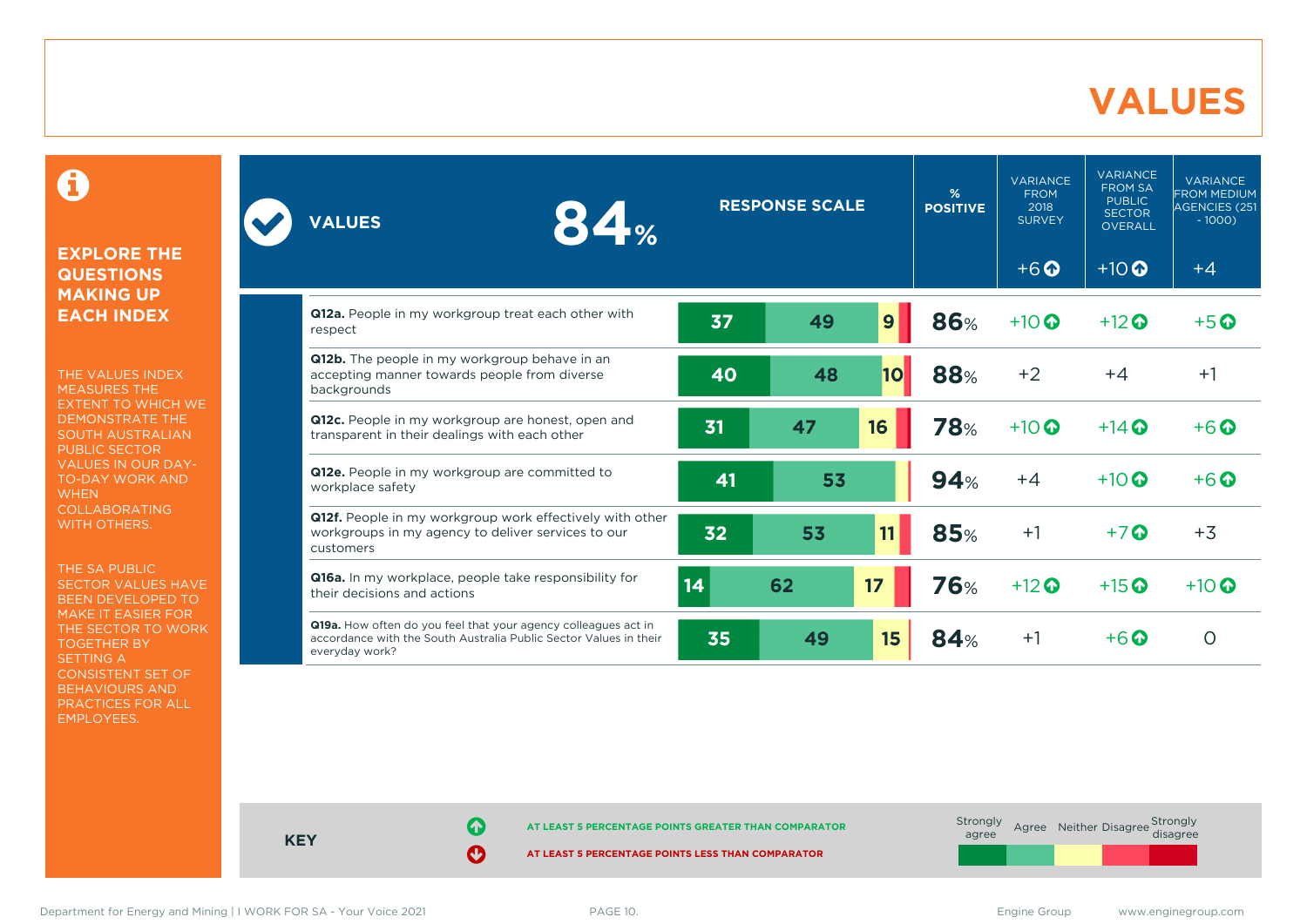# **EMPLOYEE-ORGANISATION ALIGNMENT**

0

#### **EXPLORE THE QUESTIONS MAKING UP EACH INDEX**

 $\sum$ 

THE EMPLOYEE-**ORGANISATION** ALIGNMENT INDEX MEASURES THE EXTENT TO WHICH EMPLOYEES FEEL ALIGNED TO THE PURPOSE AND OBJECTIVES OF THEIR AGENCY AND EMPOWERED AND ENABLED TO DELIVER.

WHERE DO WE NEED TO IMPROVE?

WHAT DO WE NEED TO DO DIFFERENTLY?

| <b>EMPLOYEE-</b><br><b>79%</b><br><b>ORGANISATION</b><br><b>ALIGNMENT</b>                                                       | <b>RESPONSE SCALE</b> |    | %<br><b>POSITIVE</b>  | <b>VARIANCE</b><br><b>FROM</b><br>2018<br><b>SURVEY</b> | <b>VARIANCE</b><br><b>FROM SA</b><br><b>PUBLIC</b><br><b>SECTOR</b><br><b>OVERALL</b> | <b>VARIANCE</b><br><b>FROM MEDIUM</b><br>AGENCIES (251<br>$-1000$ |                                    |
|---------------------------------------------------------------------------------------------------------------------------------|-----------------------|----|-----------------------|---------------------------------------------------------|---------------------------------------------------------------------------------------|-------------------------------------------------------------------|------------------------------------|
|                                                                                                                                 |                       |    |                       |                                                         | $+4$                                                                                  | $+9$ <sup><math>\odot</math></sup>                                | $+6$ <sup><math>\odot</math></sup> |
| <b>Q11a.</b> My job makes good use of my skills and abilities                                                                   | 32                    | 54 |                       | <b>86%</b>                                              | $+6$ <sup>O</sup>                                                                     | $+7$ $\odot$                                                      | $+5$ $\odot$                       |
| Q11b. I understand what is expected of me to do well in<br>my role                                                              | 39                    | 49 |                       | 88%                                                     | $-1$                                                                                  | $\circ$                                                           | $\circ$                            |
| <b>Q11c.</b> I believe strongly in the purpose and objectives of<br>my agency                                                   | 37                    | 51 | 8                     | <b>89%</b>                                              | $+3$                                                                                  | $+8$ $\odot$                                                      | $+5$ $\odot$                       |
| Q11d. I have the authority to do my job effectively (e.g.<br>the necessary delegation(s), autonomy, level of<br>responsibility) | 34                    | 46 | 9<br>9                | <b>80%</b>                                              | $-3$                                                                                  | $+6$ $\odot$                                                      | $+3$                               |
| <b>Q11e.</b> The work processes we have in place allow me to<br>be as productive as possible                                    | 15                    | 47 | 21<br>12 <sub>2</sub> | <b>62%</b>                                              | $+13$ <sup>O</sup>                                                                    | $+11$ $\odot$                                                     | $+8$ $\Omega$                      |
| Q11g. I understand how my work contributes to my<br>agency's objectives                                                         | 42                    |    | 50                    | 92%                                                     | $+5$ <sup>O</sup>                                                                     | $+6$ <sup><math>\odot</math></sup>                                | $+3$                               |
| <b>Q11h.</b> I think it is safe to speak up and challenge the way<br>things are done in this agency                             | 21                    | 45 | 18                    | 66%                                                     | $+4$                                                                                  | $+18$ $\odot$                                                     | $+12$ $\odot$                      |
| Q11i. I feel secure in my job                                                                                                   | 23                    | 50 | 17                    | 74%                                                     | $+9$ <sup><math>\odot</math></sup>                                                    | $+13$ $\odot$                                                     | $+14$ $\odot$                      |

**KEY**

**AT LEAST 5 PERCENTAGE POINTS GREATER THAN COMPARATOR** 

| Strongly<br>agree | Agree Neither Disagree Strongly<br>disagree |  |
|-------------------|---------------------------------------------|--|
|                   |                                             |  |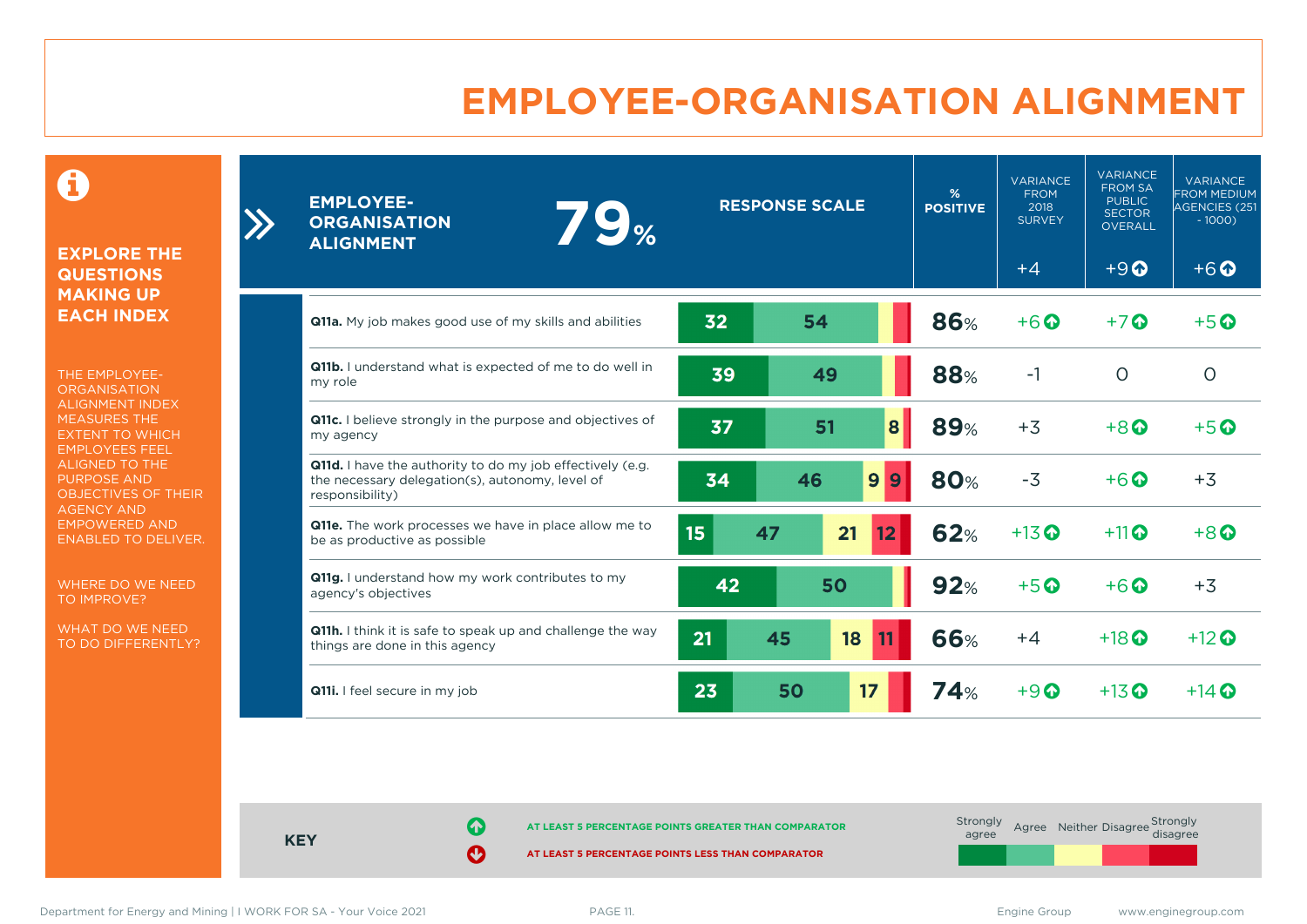# **CAREER AND WORKING CONDITIONS (EMPLOYER OF CHOICE)**

 $\mathbf \Omega$ 

#### **EXPLORE THE QUESTIONS MAKING UP EACH INDEX**

THE CAREER AND **WORKING** CONDITIONS INDEX INDICATES HOW SATISFIED PEOPLE ARE WITH THE CAREER AND **WORKING** CONDITIONS OF THE SOUTH AUSTRALIAN PUBLIC SECTOR.

LOOK AT HOW YOUR POSITIVE SCORE COMPARES TO THE AVAILABLE COMPARISONS.

| Ē | <b>CAREER AND WORKING</b><br>$\overline{\bullet}_{\%}$<br><b>CONDITIONS (EMPLOYER</b><br><b>OF CHOICE)</b>                                                                     | <b>RESPONSE SCALE</b> | %<br><b>POSITIVE</b> | <b>VARIANCE</b><br><b>FROM</b><br>2018<br><b>SURVEY</b><br>$+6$ $\Omega$ | <b>VARIANCE</b><br><b>FROM SA</b><br><b>PUBLIC</b><br><b>SECTOR</b><br><b>OVERALL</b><br>$+14$ $\odot$ | <b>VARIANCE</b><br><b>FROM MEDIUM</b><br><b>AGENCIES (251</b><br>$-1000$<br>$+7$ $\odot$ |                   |
|---|--------------------------------------------------------------------------------------------------------------------------------------------------------------------------------|-----------------------|----------------------|--------------------------------------------------------------------------|--------------------------------------------------------------------------------------------------------|------------------------------------------------------------------------------------------|-------------------|
|   | Q11j. I am fairly remunerated (e.g. salary, superannuation)<br>for the work that I do                                                                                          | 14<br>47              | 18<br>17             | 61%                                                                      | $+5$ $\odot$                                                                                           | $+1$                                                                                     | $+1$              |
|   | <b>Q11k.</b> I am satisfied with my non-monetary employment<br>conditions (e.g. leave, flexible work arrangements, other<br>benefits)                                          | 39                    | 8<br>48              | <b>88%</b>                                                               | $-1$                                                                                                   | $+19$ <sup>O</sup>                                                                       | $+8$ <sup>O</sup> |
|   | <b>Q111.</b> I am satisfied with the recognition I receive for doing<br>a good job                                                                                             | 20<br>42              | 20<br>15             | 62%                                                                      | $+4$                                                                                                   | $+11$ <sup><math>\odot</math></sup>                                                      | $+2$              |
|   | Q11n. I am satisfied with my ability to access and use flexible<br>working arrangements (flexible hours of work, patterns of work,<br>locations of work or other arrangements) | 47                    | $\overline{7}$<br>44 | <b>90%</b>                                                               | $+4$                                                                                                   | $+28$ $\odot$                                                                            | $+12$ $\odot$     |
|   | Q14g. I am satisfied with the opportunities available for<br>career development in my agency                                                                                   | 15<br>38              | 22<br>15             | <b>53%</b>                                                               | $+11$                                                                                                  | $+9$ <sup><math>\odot</math></sup>                                                       | $+11$             |
|   | Q16g. My agency provides opportunities for job mobility<br>(e.g. secondment and/or temporary transfers)                                                                        | 18<br>49              | 24                   | <b>67%</b>                                                               | $+12$ $\odot$                                                                                          | $+15$ $\odot$                                                                            | $+11$             |

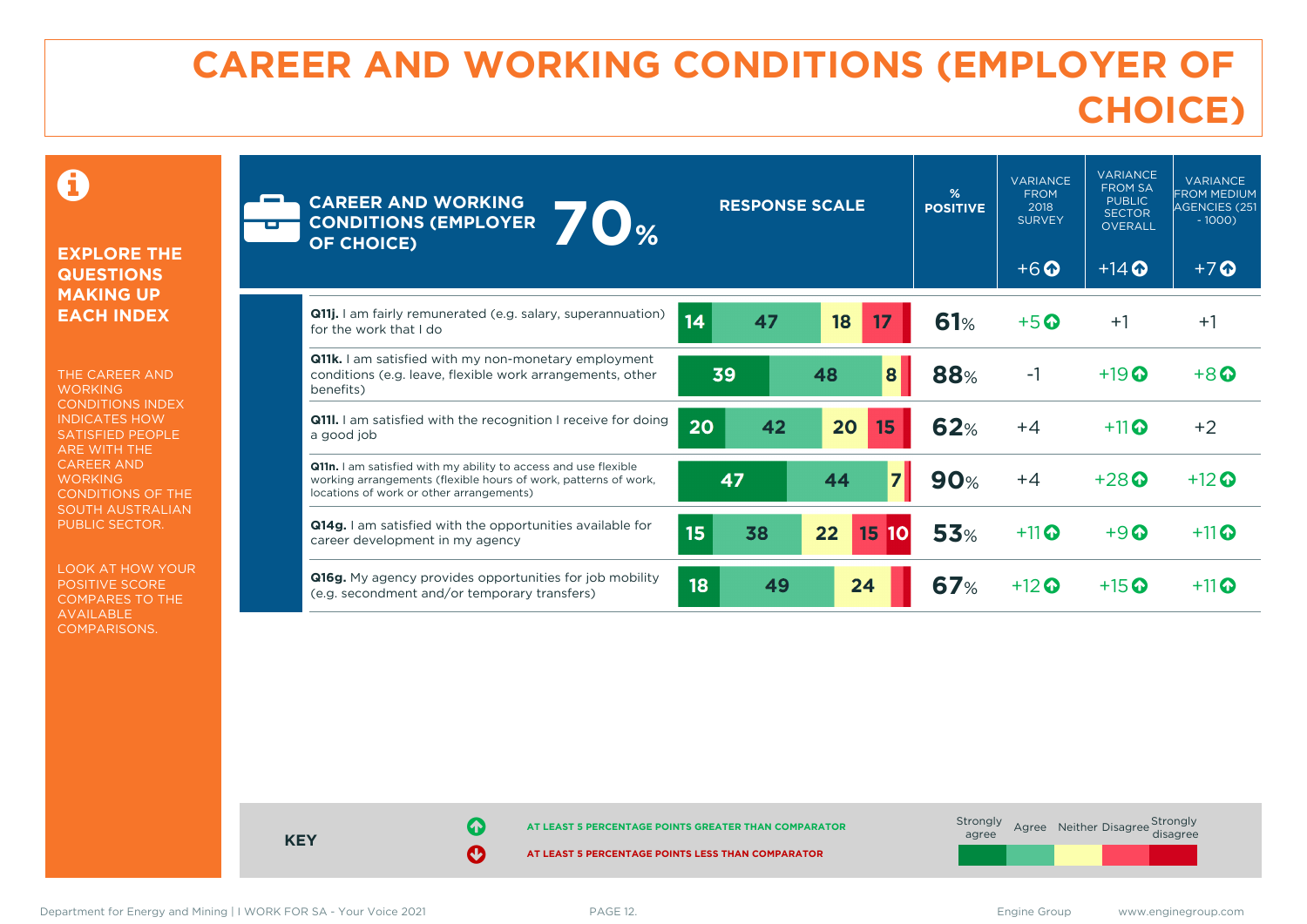# **EMPLOYEE WELLBEING**

0

#### **EXPLORE THE QUESTIONS MAKING UP EACH INDEX**

THE WELLBEING SCORE MEASURES THE EXTENT TO WHICH EMPLOYEES FEEL SUPPORTED IN MAINTAINING THEIR HEALTH AND WELLBEING.

LOOK AT HOW YOUR POSITIVE SCORE COMPARES TO THE AVAILABLE COMPARISONS.

| 81 <sub>%</sub><br><b>EMPLOYEE WELLBEING</b>                                                                  |    | <b>RESPONSE SCALE</b> |           | %<br><b>POSITIVE</b> | <b>VARIANCE</b><br><b>FROM</b><br>2018<br><b>SURVEY</b> | <b>VARIANCE</b><br><b>FROM SA</b><br><b>PUBLIC</b><br><b>SECTOR</b><br><b>OVERALL</b> | <b>VARIANCE</b><br><b>IFROM MEDIUM</b><br>AGENCIES (251<br>$-1000$ ) |
|---------------------------------------------------------------------------------------------------------------|----|-----------------------|-----------|----------------------|---------------------------------------------------------|---------------------------------------------------------------------------------------|----------------------------------------------------------------------|
|                                                                                                               |    |                       |           |                      | $+11$ <sup>O</sup>                                      | $+20$                                                                                 | $+11$ <sup>O</sup>                                                   |
| <b>Q11f.</b> I am provided with the tools and equipment to do<br>my job safely                                | 47 |                       | 45        | 92%                  | $+8$                                                    | $+18$ <sup>O</sup>                                                                    | $+9$ <sup><math>\odot</math></sup>                                   |
| Q12d. My workgroup has the tools and resources to<br>perform well                                             | 17 | 53                    | 14<br>15  | <b>70%</b>           | $+11$                                                   | $+10$ $\odot$                                                                         | $+4$                                                                 |
| <b>Q17a.</b> I am satisfied with the policies/practices in place to<br>help me manage my health and wellbeing | 23 | 62                    | <b>10</b> | <b>85%</b>           | $+13$ <sup>O</sup>                                      | $+24$ $\odot$                                                                         | $+14$ $\odot$                                                        |
| Q17b. I think my agency cares about my health and<br>wellbeing                                                | 23 | 59                    | 12        | 82%                  | $+15$ <sup>O</sup>                                      | $+28$ <sup><math>\odot</math></sup>                                                   | $+17$ $\odot$                                                        |
| Q17d. I am able to strike the right balance between my<br>work and home life                                  | 20 | 56                    | 12B       | 77%                  | $+9$ $\odot$                                            | $+22$ $\odot$                                                                         | $+11$                                                                |



Department for Energy and Mining | I WORK FOR SA - Your Voice 2021 **PAGE 13.** PAGE 13. Engine Group www.enginegroup.com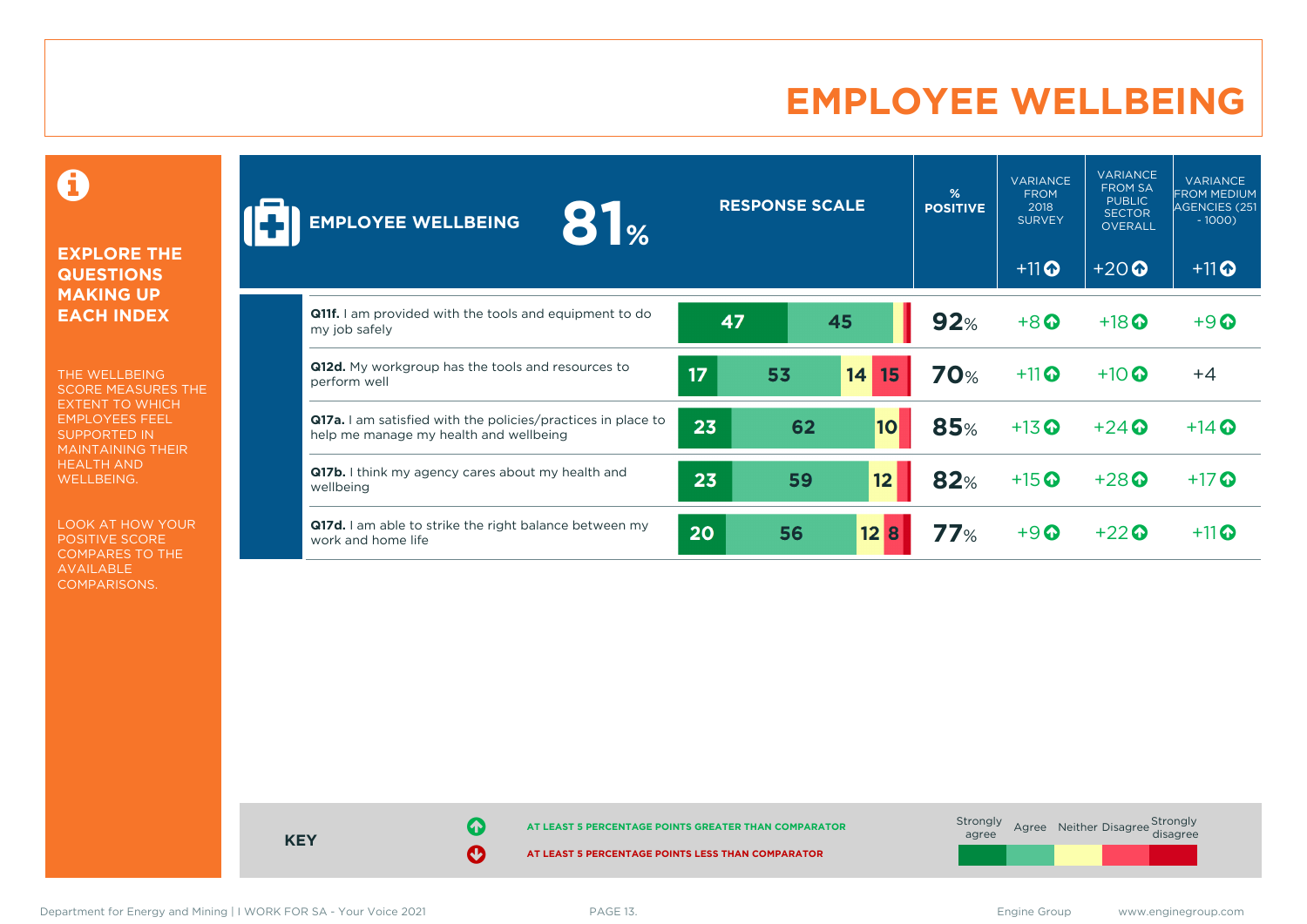# **OPEN COMMENTS**

### 0

**WHAT ARE YOUR PEOPLE SAYING ABOUT THEIR WORKING EXPERIENCES?**

THE COMMENTS WERE GROUPED INTO THEMES.

THE BAR CHART SHOWS THE TOP 5 THEMES, TO GIVE YOU AN IDEA OF WHERE TO FOCUS.

REVIEW THESE COMMENT THEMES IN THE CONTEXT OF YOUR RESULTS - HOW DO THEY REINFORCE OR PROVIDE ADDITIONAL CONTEXT TO YOUR **RESULTS?** 

# **'What is the one thing the South Australian Public Sector is doing really well?'**

**COUNTS**

#### **YOUR TOP 5 THEMES:**

| <b>01. Organisational Objectives &amp; Purpose</b> |                     |                     | <b>COUNTS</b> |
|----------------------------------------------------|---------------------|---------------------|---------------|
| 02. Wellbeing                                      |                     | 76<br><b>COUNTS</b> |               |
| 03. Others                                         |                     | 24<br><b>COUNTS</b> |               |
| 04. Communication                                  | <b>COUNTS</b>       |                     |               |
| <b>05. Equality and Fair</b><br><b>Treatment</b>   | 16<br><b>COUNTS</b> |                     |               |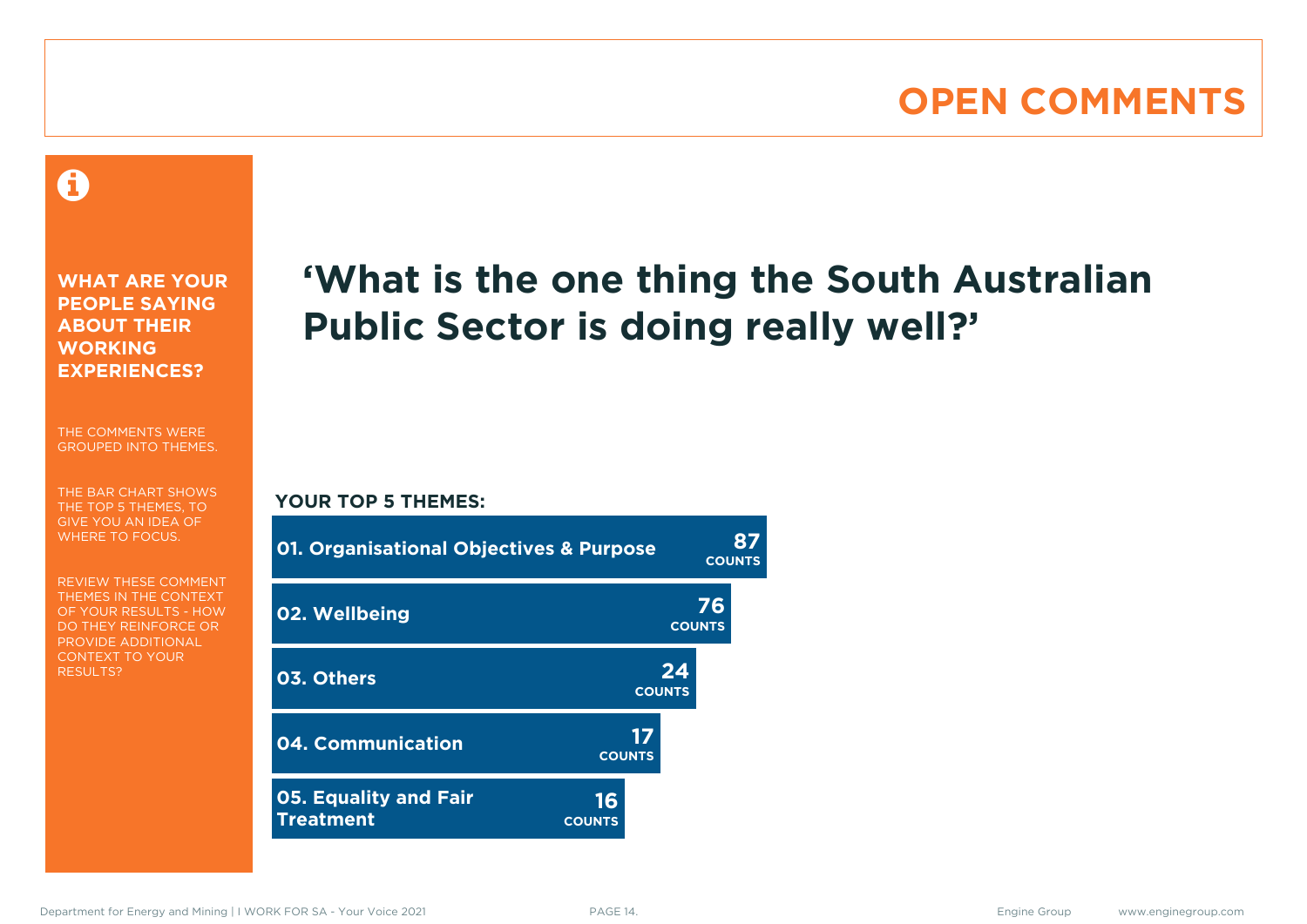### **OPEN COMMENTS**

A

**WHAT ARE YOUR PEOPLE SAYING ABOUT THEIR WORKING EXPERIENCES?**

THE COMMENTS WERE GROUPED INTO THEMES.

THE BAR CHART SHOWS THE TOP 5 THEMES, TO GIVE YOU AN IDEA OF WHERE TO FOCUS.

REVIEW THESE COMMENT THEMES IN THE CONTEXT OF YOUR RESULTS - HOW DO THEY REINFORCE OR PROVIDE ADDITIONAL CONTEXT TO YOUR **RESULTS?** 

# **'What is the most important issue that needs to be addressed across the South Australian Public Sector?'**

**YOUR TOP 5 THEMES:**

| <b>01. Organisational Objectives &amp; Purpose</b>          |                     |                     |                     |  |  |  |  |  |
|-------------------------------------------------------------|---------------------|---------------------|---------------------|--|--|--|--|--|
| 02. Wellbeing                                               |                     |                     | 62<br><b>COUNTS</b> |  |  |  |  |  |
| <b>03. Line Management and General</b><br><b>Management</b> |                     | <b>COUNTS</b>       | 39                  |  |  |  |  |  |
| 04. Equality and Fair Treatment                             |                     | 37<br><b>COUNTS</b> |                     |  |  |  |  |  |
| 05. Information &<br><b>Technology</b>                      | 35<br><b>COUNTS</b> |                     |                     |  |  |  |  |  |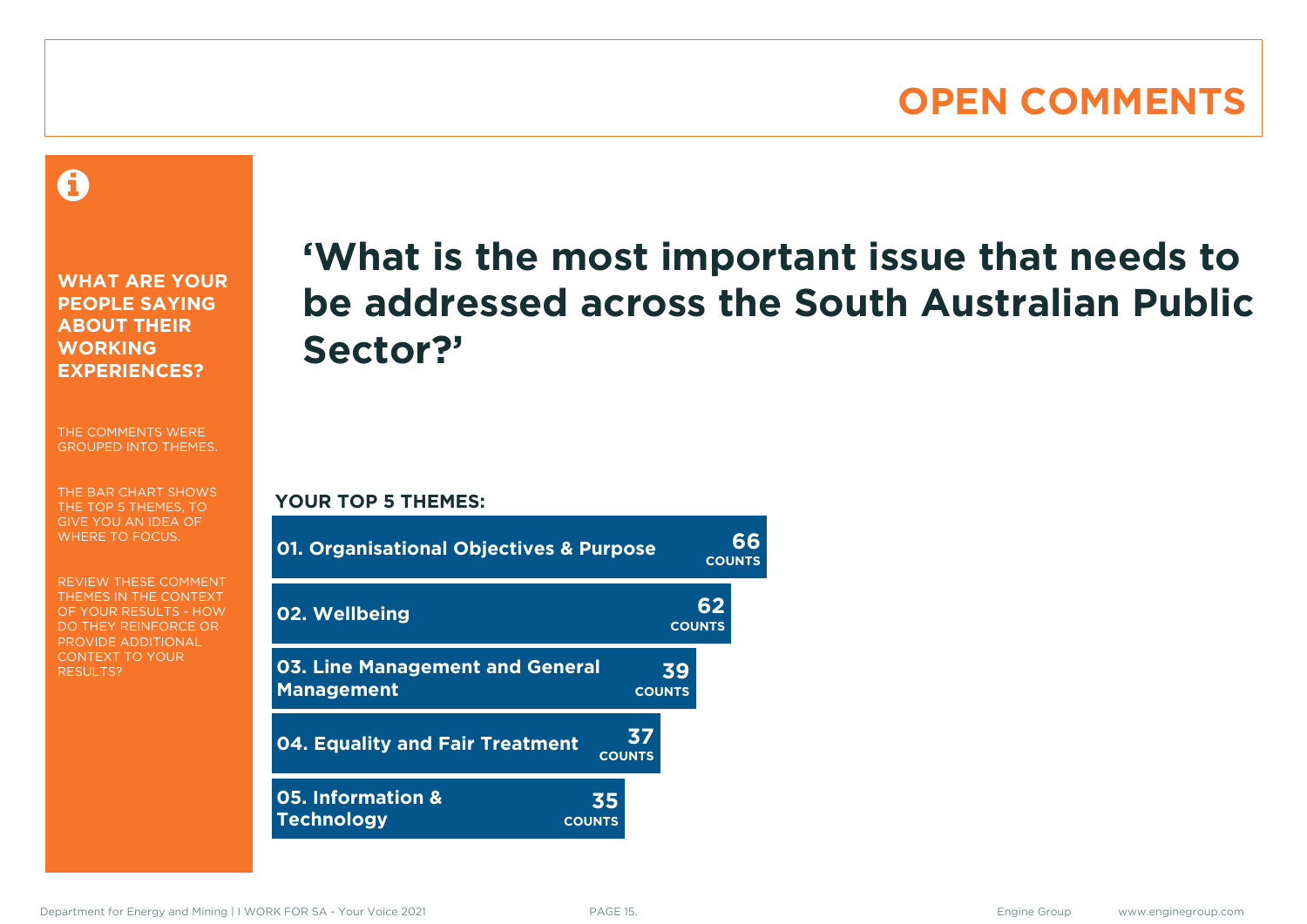# **OTHER QUESTIONS**

0

THESE PAGES SHOW ADDITIONAL QUESTIONS THAT WERE ASKED OF ALL PUBLIC SECTOR EMPLOYEES, THAT ARE NOT INCLUDED IN THE SURVEY INDICES SHOWN ON THE PREVIOUS PAGES.

THE RESULTS OUTLINE THE PROPORTION OF COLLEAGUES RESPONDING POSITIVELY (STRONGLY AGREE + AGREE), NEUTRALLY (NEITHER AGREE NOR DISAGREE) OR **NEGATIVELY** (DISAGREE + STRONGLY DISAGREE).

REVIEW THESE QUESTIONS FOR ADDITIONAL CONTEXT AND INSIGHTS THAT MAY WARRANT FURTHER INVESTIGATION OR ACTION.

|                                                                                                                                                                                       |    | <b>RESPONSE SCALE</b> |          | %<br><b>POSITIVE</b> | <b>VARIANCE</b><br><b>FROM</b><br>2018<br><b>SURVEY</b> | <b>VARIANCE</b><br><b>FROM SA</b><br><b>PUBLIC</b><br><b>SECTOR</b><br>OVERALL | <b>VARIANCE</b><br><b>FROM MEDIUM</b><br><b>AGENCIES (251)</b><br>$-1000$ ) |
|---------------------------------------------------------------------------------------------------------------------------------------------------------------------------------------|----|-----------------------|----------|----------------------|---------------------------------------------------------|--------------------------------------------------------------------------------|-----------------------------------------------------------------------------|
| Q11m. I am happy to go the 'extra mile' at work when<br>reauired                                                                                                                      |    | 46                    | 46       | 92%                  | $-2$                                                    | $+7$ $\odot$                                                                   | $+3$                                                                        |
| Q13g. My manager takes appropriate action to address<br>underperformance within my workgroup                                                                                          | 18 | 40                    | 31<br>8  | <b>58%</b>           |                                                         | $+6\Omega$                                                                     | $+2$                                                                        |
| Q15d. I feel senior managers in my agency actively<br>engage with employees                                                                                                           | 13 | 44                    | 24<br>14 | <b>58%</b>           |                                                         | $+13$ $\odot$                                                                  | $+5$ $\odot$                                                                |
| Q16c. When things go wrong, my agency uses this as an<br>opportunity to review, learn, and improve the management of<br>similar risks                                                 | 11 | 48                    | 31       | <b>59%</b><br>9      | $-1$                                                    | $+3$                                                                           | $+3$                                                                        |
| Q16d. My agency is committed to creating a diverse workforce<br>(e.g. gender, age, cultural and linguistic background, disability,<br>Aboriginal and Torres Strait Islander, LGBTIQ+) | 20 | 52                    | 21       | 72%                  | $+15$ <sup>O</sup>                                      | $+4$                                                                           | $+2$                                                                        |
| Q16e. Personal background is not a barrier to success in my<br>agency (e.g. cultural background, age, disability, sexual<br>orientation, gender etc.)                                 | 26 | 48                    | 17       | 75%                  | $+4$                                                    | $+5$ $\odot$                                                                   | $+2$                                                                        |
| Q16h. I am confident in relating my agency's<br>Reconciliation Action Plan to my work                                                                                                 | 10 | 43                    | 36<br>8  | <b>53%</b>           |                                                         | $+9$ $\Omega$                                                                  | $+5$ $\odot$                                                                |
| Q16i. I am satisfied with the cultural learning<br>opportunities within my agency                                                                                                     | 13 | 50                    | 27       | <b>63%</b>           |                                                         | $+7$ $\odot$                                                                   | $+7$ $\odot$                                                                |
| Q17c. I feel the level of stress in my job is appropriate                                                                                                                             | 12 | 51                    | 22<br>11 | 63%                  |                                                         | $+19$ $\odot$                                                                  | $+9$ $\Omega$                                                               |

**KEY**

**AT LEAST 5 PERCENTAGE POINTS GREATER THAN COMPARATOR** 

| Strongly<br>agree |  | Agree Neither Disagree Strongly<br>disagree |
|-------------------|--|---------------------------------------------|
|                   |  |                                             |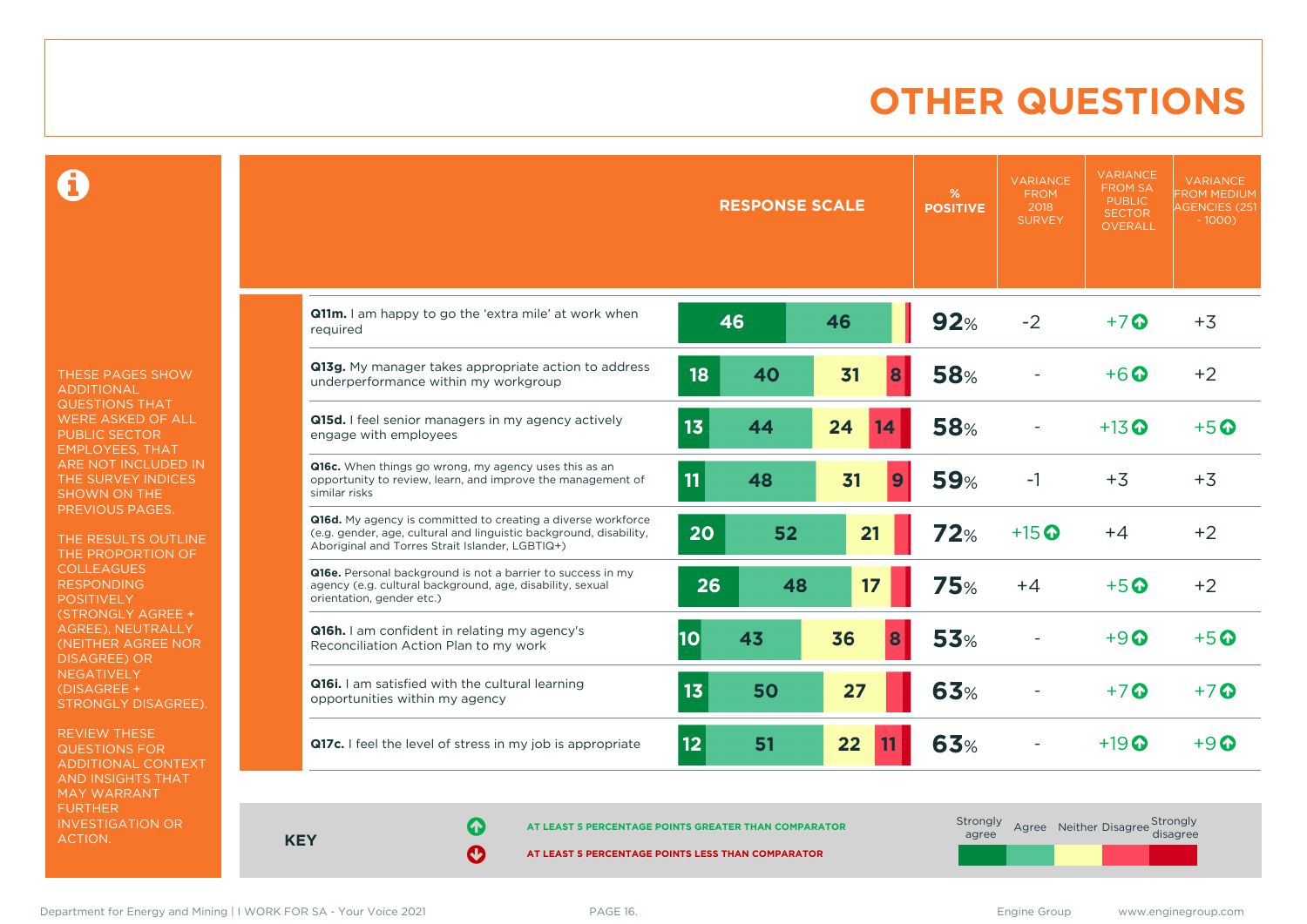# **OTHER QUESTIONS**

0

THESE PAGES SHOW ADDITIONAL QUESTIONS THAT WERE ASKED OF ALL PUBLIC SECTOR EMPLOYEES, THAT ARE NOT INCLUDED IN THE SURVEY INDICES SHOWN ON THE PREVIOUS PAGES.

THE RESULTS OUTLINE THE PROPORTION OF **COLLEAGUES** RESPONDING POSITIVELY (STRONGLY AGREE + AGREE), NEUTRALLY (NEITHER AGREE NOR **NEGATIVELY** (DISAGREE + STRONGLY DISAGREE).

REVIEW THESE QUESTIONS FOR ADDITIONAL CONTEXT AND INSIGHTS THAT MAY WARRANT FURTHER INVESTIGATION OR ACTION.

|                                   |                                                              |                                                                                                           | <b>RESPONSE SCALE</b> |                 |    | %<br><b>POSITIVE</b> | <b>VARIANCE</b><br><b>FROM</b><br>2018<br><b>SURVEY</b> | <b>VARIANCE</b><br><b>FROM SA</b><br><b>PUBLIC</b><br><b>SECTOR</b><br><b>OVERALL</b> | <b>VARIANCE</b><br><b>FROM MEDIUM</b><br><b>AGENCIES (251</b><br>$-1000$ |                                                                      |                                                                           |
|-----------------------------------|--------------------------------------------------------------|-----------------------------------------------------------------------------------------------------------|-----------------------|-----------------|----|----------------------|---------------------------------------------------------|---------------------------------------------------------------------------------------|--------------------------------------------------------------------------|----------------------------------------------------------------------|---------------------------------------------------------------------------|
|                                   | wellbeing with my manager                                    | Q17e. I feel comfortable discussing my mental health and                                                  |                       | 19              | 47 |                      | 16<br>11                                                | 66%                                                                                   |                                                                          | $+13$ <sup>O</sup>                                                   | $+5$ <sup>O</sup>                                                         |
|                                   |                                                              | Q20a. I feel a connection with the public sector values                                                   |                       | 33              |    | 51                   | 14                                                      | 83%                                                                                   |                                                                          | $+9$ <sup><math>\odot</math></sup>                                   | $+2$                                                                      |
|                                   | by the Public Sector Values                                  | Q20b. In my workgroup our everyday actions are guided                                                     |                       | 27              |    | 45                   | 21                                                      | 72%                                                                                   |                                                                          | $+8$ <sup><math>\odot</math></sup>                                   | $+1$                                                                      |
|                                   | survey by the sector                                         | <b>Q28.</b> I believe action will be taken on the results from this                                       |                       |                 | 42 | 37                   | <b>10</b>                                               | 49%                                                                                   | $+10$ $\odot$                                                            | $+15$ <sup>O</sup>                                                   | $+9$ <sup><math>\odot</math></sup>                                        |
|                                   | survey by my agency                                          | Q29. I believe action will be taken on the results from this                                              |                       | 13 <sup>5</sup> | 38 | 31                   | 13                                                      | <b>51%</b>                                                                            |                                                                          | $+17$ $\odot$                                                        | $+8$ <sup><math>\odot</math></sup>                                        |
|                                   |                                                              |                                                                                                           | <b>RESPONSE SCALE</b> |                 |    | <b>RESPONSES</b>     |                                                         | %                                                                                     | <b>VARIANCE</b><br><b>FROM</b><br>2018<br><b>SURVEY</b>                  | <b>VARIANCE</b><br>FROM SA<br><b>PUBLIC SECTOR</b><br><b>OVERALL</b> | <b>VARIANCE</b><br><b>FROM</b><br><b>MEDIUM</b><br><b>AGENCIES (251 -</b> |
| sets out my individual objectives | Q14a. I have a current performance and development plan that |                                                                                                           |                       |                 |    | 268                  |                                                         |                                                                                       |                                                                          |                                                                      | 1000)                                                                     |
| Yes                               |                                                              |                                                                                                           |                       |                 |    | 249                  |                                                         | 93%                                                                                   | $+18$ <sup>O</sup>                                                       | $+13$ <sup>O</sup>                                                   | $+10$ $\odot$                                                             |
| <b>No</b>                         |                                                              |                                                                                                           |                       |                 |    | 19                   |                                                         | 7%                                                                                    | $-18$ <sup>O</sup>                                                       | $-13$ <sup>O</sup>                                                   | $-10$                                                                     |
| <b>KEY</b>                        | 不<br>Ø                                                       | AT LEAST 5 PERCENTAGE POINTS GREATER THAN COMPARATOR<br>AT LEAST 5 PERCENTAGE POINTS LESS THAN COMPARATOR |                       |                 |    |                      |                                                         |                                                                                       | Strongly<br>agree                                                        | Agree Neither Disagree Strongly                                      | disagree                                                                  |

Department for Energy and Mining | I WORK FOR SA - Your Voice 2021 **PAGE 17.** PAGE 17.

 $\overline{\phantom{a}}$ 

 $\overline{\phantom{a}}$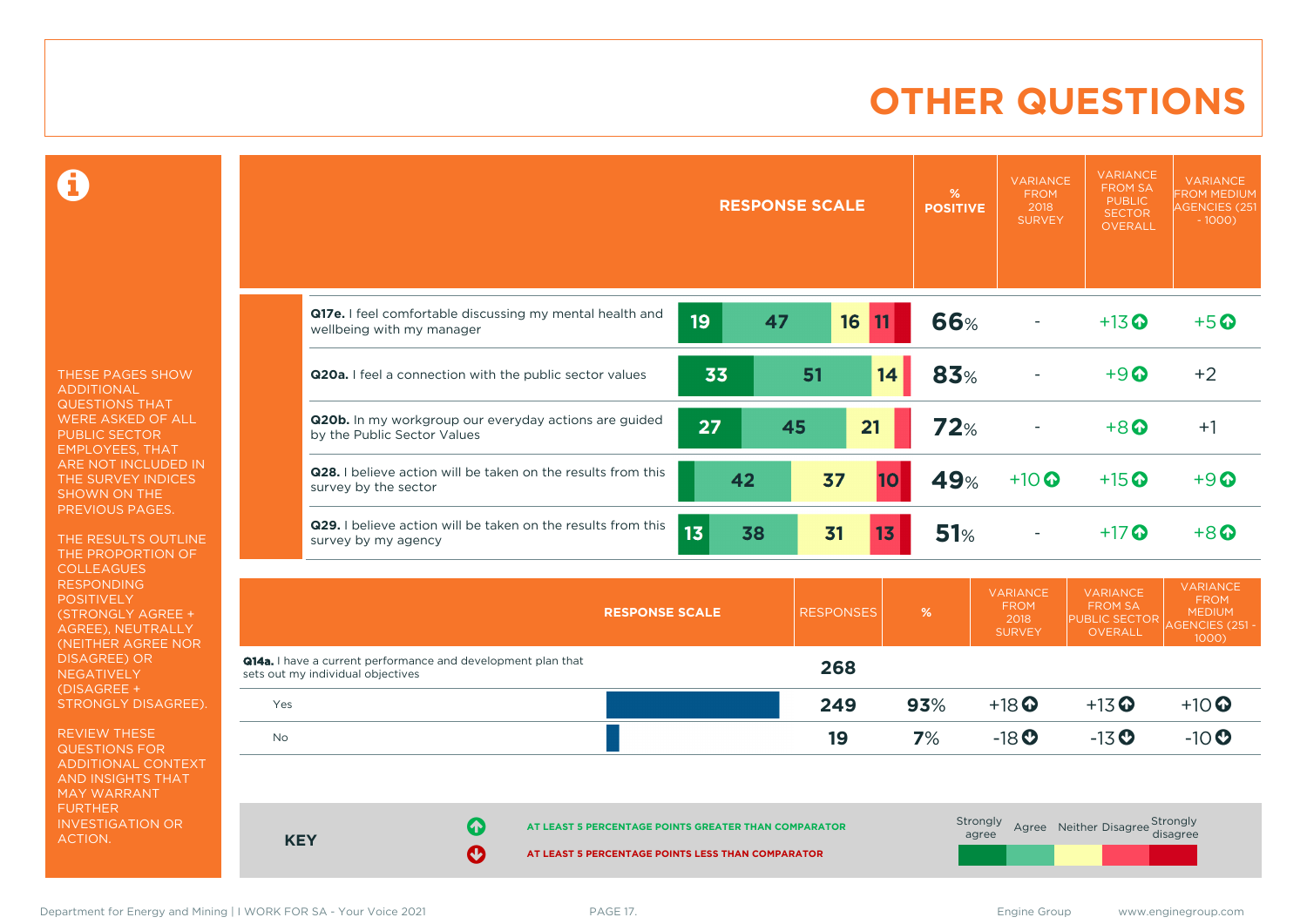### **COVID-19**

 $\mathbf \Omega$ 

THE 2021 SURVEY ASKED QUESTIONS ABOUT HOW **EFFECTIVELY** AGENCIES MANAGED THE CHANGES REQUIRED AS A RESULT OF COVID-19.

REVIEW THE RESULTS AND IDENTIFY SPECIFIC AREAS OF ACTION THAT MAY BE REQUIRED AS A RESULT - WHAT DO YOU NEED TO FOCUS ON FOR IMPROVEMENT?

REFLECT ON THIS INFORMATION TO UNDERSTAND HOW EMPLOYEES FEEL YOUR AGENCY WAS ABLE TO RAPIDLY ADAPT TO THE COVID-19 SITUATION. THIS CAN BE USED TO INFORM FUTURE ACTIONS REQUIRED WHEN OUR EXTERNAL **CIRCUMSTANCES** CHANGE.

|            |                                                                                                                                                                                                        | <b>RESPONSE SCALE</b><br><b>POSITIVE</b> |                         |                                 | <b>VARIANCE</b><br><b>FROM</b><br>2018<br><b>SURVEY</b> | <b>VARIANCE</b><br><b>FROM SA</b><br><b>PUBLIC</b><br><b>SECTOR</b><br><b>OVERALL</b> | <b>VARIANCE</b><br><b>FROM MEDIUM</b><br><b>AGENCIES (251</b><br>$-1000$ )            |
|------------|--------------------------------------------------------------------------------------------------------------------------------------------------------------------------------------------------------|------------------------------------------|-------------------------|---------------------------------|---------------------------------------------------------|---------------------------------------------------------------------------------------|---------------------------------------------------------------------------------------|
|            | Q18a. I believe my agency provided sufficient resources and<br>arrangements to help me feel safe (e.g. physical distancing<br>measures, working from home arrangements, face masks, hand<br>sanitiser) | 45                                       | 50                      | 94%                             |                                                         | $+18$ <sup>O</sup>                                                                    | $+9$ <sup><math>\odot</math></sup>                                                    |
|            | Q18b. My manager provided me with sufficient direction<br>about my priorities                                                                                                                          | 31                                       | 10 <br>55               | <b>86%</b>                      |                                                         | $+14$ $\odot$                                                                         | $+8$ <sup><math>\odot</math></sup>                                                    |
|            | <b>Q18c.</b> I was satisfied with the communications I received<br>from senior managers about changes impacting my work                                                                                | 33                                       | 53<br><b>10</b>         | <b>86%</b>                      |                                                         | $+20$                                                                                 | $+13$ <sup>O</sup>                                                                    |
|            | Q18d. During this time, I felt that my manager cared about my<br>wellbeing (if you have more than one manager, consider the<br>manager who you report to most frequently)                              | 37                                       | 47<br>10                | 85%                             |                                                         | $+14$ $\odot$                                                                         | $+7$ $\odot$                                                                          |
|            | Q18e. I felt that my workgroup went the extra mile to<br>support each other                                                                                                                            | 36                                       | 49                      | <b>85%</b><br>12                |                                                         | $+10$ $\Omega$                                                                        | $+7$ $\odot$                                                                          |
|            | <b>RESPONSE SCALE</b>                                                                                                                                                                                  |                                          | <b>RESPONSES</b>        | %                               | <b>VARIANCE</b><br><b>FROM</b><br>2018<br><b>SURVEY</b> | <b>VARIANCE</b><br><b>FROM SA</b><br><b>PUBLIC SECTOR</b><br><b>OVERALL</b>           | <b>VARIANCE</b><br><b>FROM</b><br><b>MEDIUM</b><br><b>AGENCIES (251 -</b><br>$1000$ ) |
|            | Q18f. Were you mobilised to another agency or another role<br>within your agency because of COVID-19 requirements?                                                                                     |                                          | 285                     |                                 |                                                         |                                                                                       |                                                                                       |
| Yes        |                                                                                                                                                                                                        |                                          | 13                      | 5%                              | ۳                                                       | $-4$                                                                                  | $-1$                                                                                  |
| No         |                                                                                                                                                                                                        |                                          | 268                     | 94%                             | ۳                                                       | $+5$ <sup>O</sup>                                                                     | $+1$                                                                                  |
| Not sure   |                                                                                                                                                                                                        |                                          | $\overline{\mathbf{4}}$ | 1%                              | ۰                                                       | $-1$                                                                                  | $-1$                                                                                  |
| <b>KEY</b> | 6<br>AT LEAST 5 PERCENTAGE POINTS GREATER THAN COMPARATOR<br>Ø<br>AT LEAST 5 PERCENTAGE POINTS LESS THAN COMPARATOR                                                                                    | Strongly                                 | agree                   | Agree Neither Disagree Strongly | disagree                                                |                                                                                       |                                                                                       |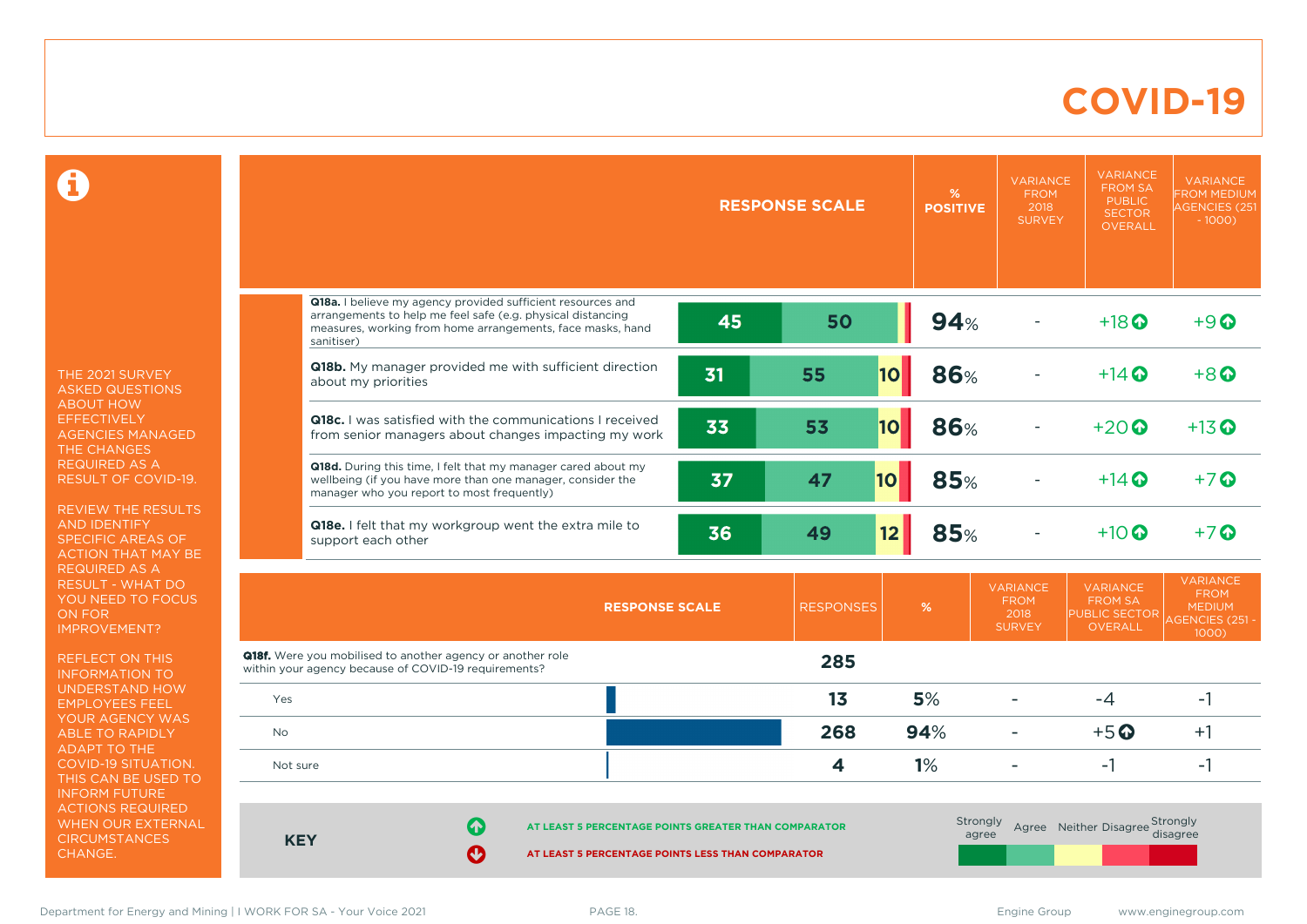$\mathbf \Theta$ 

THESE QUESTIONS GIVE YOU VALUABLE INSIGHT INTO THE REASONS YOUR EMPLOYEES JOINED THE PUBLIC SECTOR, AND THEIR REASONS FOR WANTING TO STAY OR LEAVE.

WHAT DOES THIS TELL YOU ABOUT YOUR CURRENT EMPLOYEE VALUE PROPOSITION?

IS THERE ROOM FOR IMPROVEMENT?

|                                                                                                       | <b>RESPONSE SCALE</b> | <b>RESPONSES</b> | %   | <b>VARIANCE</b><br><b>FROM</b><br>2018<br><b>SURVEY</b> | <b>VARIANCE</b><br><b>FROM SA</b><br>PUBLIC SECTOR<br>OVERALL | <b>VARIANCE</b><br><b>FROM</b><br><b>MEDIUM</b><br><b>AGENCIES (251 -</b><br>1000) |
|-------------------------------------------------------------------------------------------------------|-----------------------|------------------|-----|---------------------------------------------------------|---------------------------------------------------------------|------------------------------------------------------------------------------------|
| <b>Q21.</b> Which of the following describes why you joined the public<br>sector? [Multiple Response] |                       | 874              |     |                                                         |                                                               |                                                                                    |
| Type of work offered                                                                                  |                       | 181              | 21% | $+21$                                                   | $\circ$                                                       | $\circ$                                                                            |
| Job security and stability                                                                            |                       | 179              | 20% | $+6$ $\odot$                                            | $+1$                                                          | $+2$                                                                               |
| Service to the general public                                                                         |                       | 115              | 13% | $+13$ <sup>O</sup>                                      | $-2$                                                          | $-1$                                                                               |
| T The work aligned with my job skills/experience                                                      |                       | 207              | 24% | $+6$ <sup>O</sup>                                       | $+4$                                                          | $+2$                                                                               |
| The department I work for                                                                             |                       | 53               | 6%  | $-7o$                                                   | $\circ$                                                       | $\circ$                                                                            |
| Geographical location                                                                                 |                       | 55               | 6%  | $-12$ <sup>O</sup>                                      | $-1$                                                          | -1                                                                                 |
| Remuneration                                                                                          |                       | 35               | 4%  | $-2$                                                    | $-1$                                                          | $-2$                                                                               |
| Workplace culture                                                                                     |                       | 31               | 4%  | $\circ$                                                 | -1                                                            | -1                                                                                 |
| Other                                                                                                 |                       | 18               | 2%  | $-1$                                                    | $+1$                                                          | $\circ$                                                                            |
| Q22. Which of the following statements best reflect your<br>working life intentions?                  |                       | 280              |     |                                                         |                                                               |                                                                                    |
| I want to stay in my agency long-term                                                                 |                       | 210              | 75% |                                                         | $-1$                                                          | $+2$                                                                               |
| I want to leave my agency but stay in the public sector                                               |                       | 40               | 14% | $\overline{a}$                                          | $-2$                                                          | -4                                                                                 |
| I want to leave the public sector                                                                     |                       | 30               | 11% |                                                         | $+3$                                                          | $+2$                                                                               |

**KEY** 

**TEXT CHANGE SINCE 2018 SURVEY**

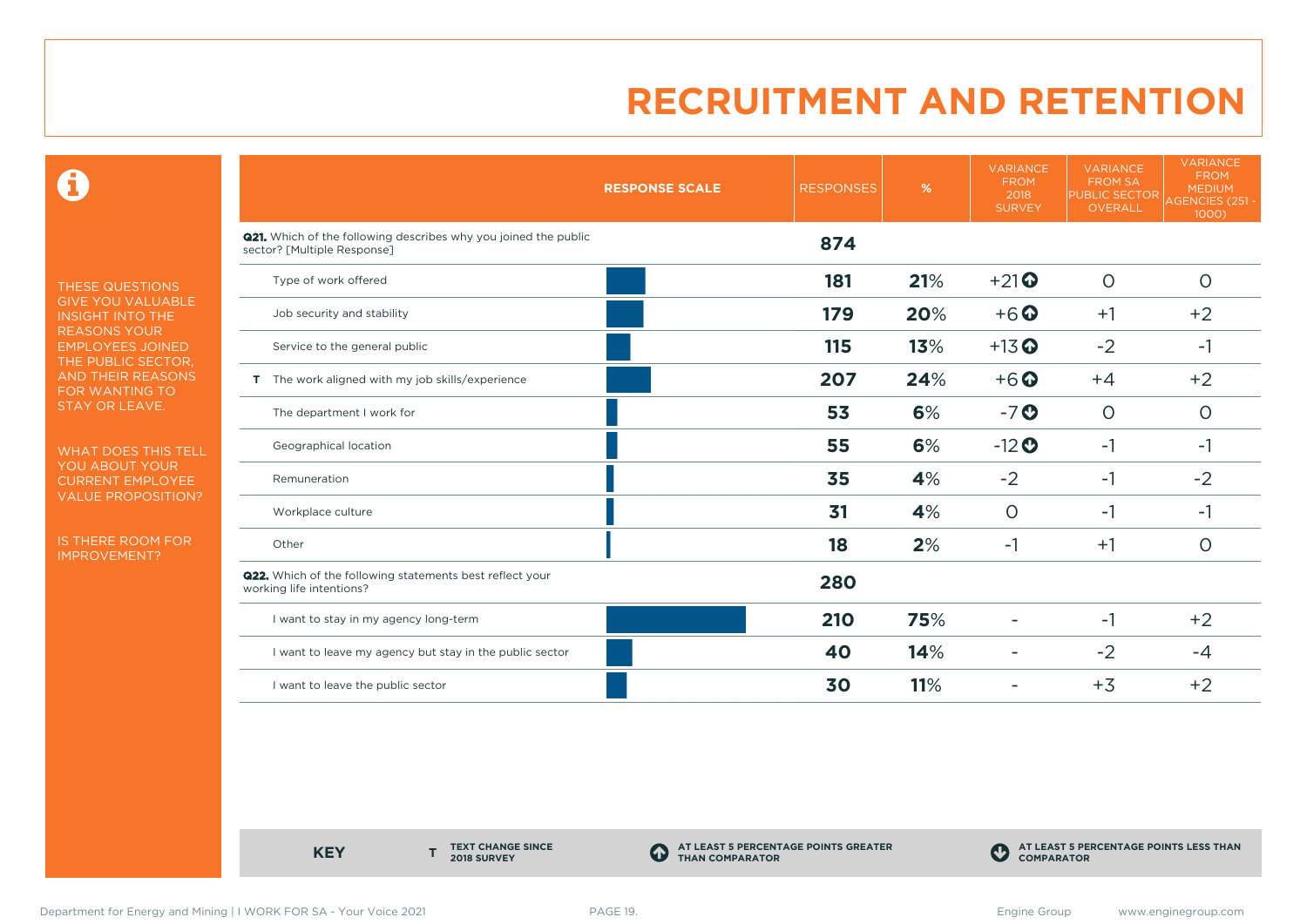$\mathbf \Theta$ 

THESE QUESTIONS GIVE YOU VALUABLE INSIGHT INTO THE REASONS YOUR EMPLOYEES JOINED THE PUBLIC SECTOR, AND THEIR REASONS FOR WANTING TO STAY OR LEAVE.

WHAT DOES THIS TELL YOU ABOUT YOUR CURRENT EMPLOYEE VALUE PROPOSITION?

IS THERE ROOM FOR IMPROVEMENT?

|                                                                                                 | <b>RESPONSE SCALE</b> | <b>RESPONSES</b> | %   | <b>VARIANCE</b><br><b>FROM</b><br>2018<br><b>SURVEY</b> | <b>VARIANCE</b><br><b>FROM SA</b><br><b>PUBLIC SECTOR</b><br>OVERALL | <b>VARIANCE</b><br><b>FROM</b><br><b>MEDIUM</b><br>AGENCIES (251 -<br>1000) |
|-------------------------------------------------------------------------------------------------|-----------------------|------------------|-----|---------------------------------------------------------|----------------------------------------------------------------------|-----------------------------------------------------------------------------|
| Q23a. Which of the following describes your reasons for<br>wanting to stay? [Multiple Response] |                       | 1186             |     |                                                         |                                                                      |                                                                             |
| Long term career progression                                                                    |                       | 79               | 7%  |                                                         | $\circ$                                                              | $\circ$                                                                     |
| Type of work offered                                                                            |                       | 142              | 12% |                                                         | $-1$                                                                 | $\circ$                                                                     |
| <b>Employment conditions</b>                                                                    |                       | 133              | 11% | ۰                                                       | $+1$                                                                 | $+1$                                                                        |
| Job security and stability                                                                      |                       | 140              | 12% |                                                         | $-2$                                                                 | $\circ$                                                                     |
| Service to the general public                                                                   |                       | 106              | 9%  |                                                         | $-1$                                                                 | $\circ$                                                                     |
| The work aligns with my job skills/experience                                                   |                       | 160              | 13% |                                                         | $\circ$                                                              | $\circ$                                                                     |
| The department I work for                                                                       |                       | 95               | 8%  |                                                         | $+1$                                                                 | $+1$                                                                        |
| Geographical location                                                                           |                       | 58               | 5%  |                                                         | $-1$                                                                 | $-1$                                                                        |
| Remuneration                                                                                    |                       | 45               | 4%  |                                                         | $-1$                                                                 | $-1$                                                                        |
| Workplace culture                                                                               |                       | 72               | 6%  |                                                         | $+1$                                                                 | $\circ$                                                                     |
| Confidence in immediate manager                                                                 |                       | 94               | 8%  |                                                         | $+1$                                                                 | $\circ$                                                                     |
| Confidence in senior management                                                                 |                       | 55               | 5%  |                                                         | $+1$                                                                 | $+1$                                                                        |
| Other                                                                                           |                       | 7                | 1%  |                                                         | $\circ$                                                              | O                                                                           |

**KEY C** 

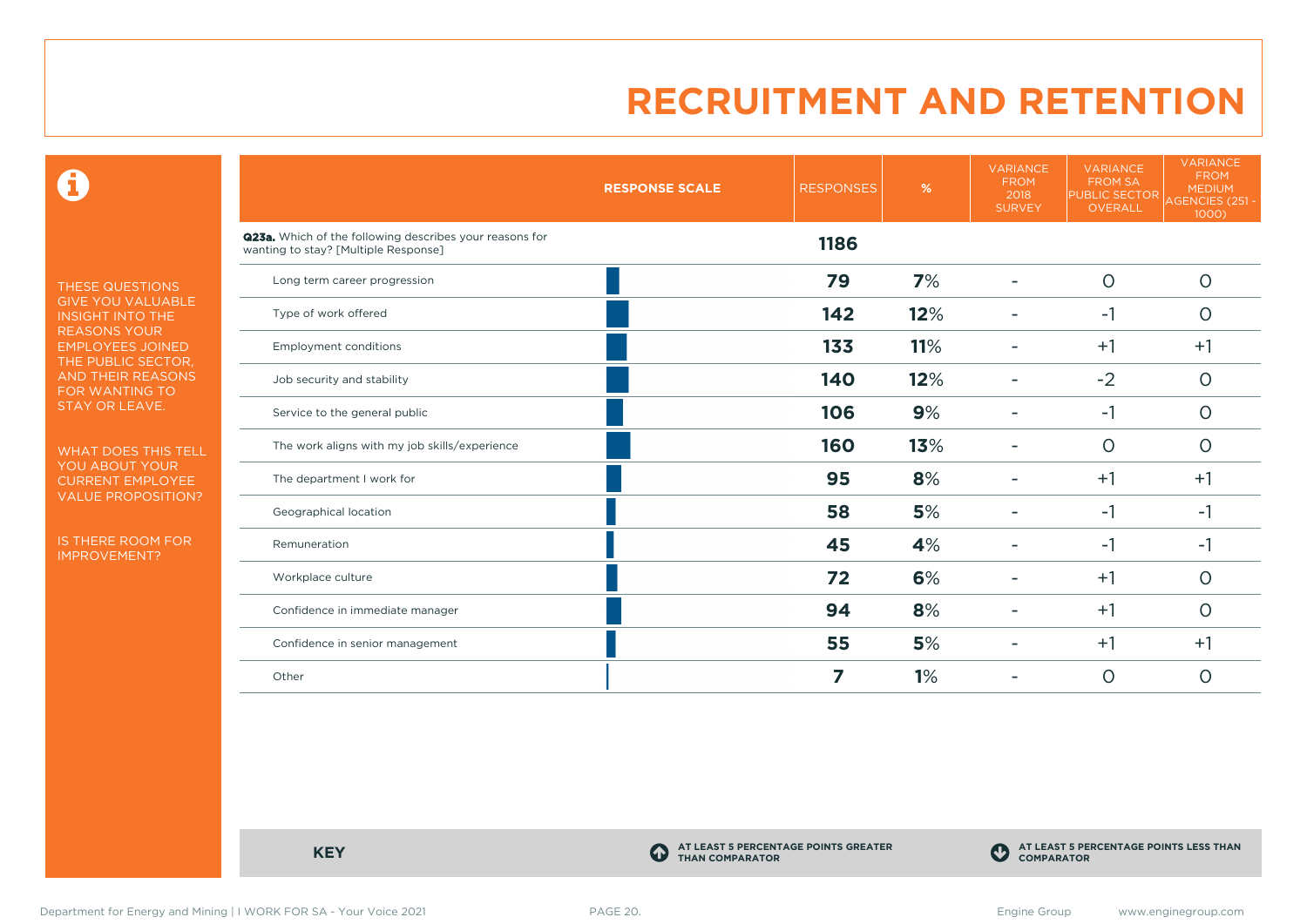$\mathbf \Theta$ 

THESE QUESTIONS GIVE YOU VALUABLE INSIGHT INTO THE REASONS YOUR EMPLOYEES JOINED THE PUBLIC SECTOR, AND THEIR REASONS FOR WANTING TO STAY OR LEAVE.

WHAT DOES THIS TELL YOU ABOUT YOUR CURRENT EMPLOYEE VALUE PROPOSITION?

IS THERE ROOM FOR IMPROVEMENT?

|                                                                                 | <b>RESPONSE SCALE</b> | <b>RESPONSES</b> | %   | <b>VARIANCE</b><br><b>FROM</b><br>2018<br><b>SURVEY</b> | <b>VARIANCE</b><br><b>FROM SA</b><br><b>PUBLIC SECTOR</b><br><b>OVERALL</b> | <b>VARIANCE</b><br><b>FROM</b><br><b>MEDIUM</b><br><b>AGENCIES (251)</b><br>1000) |
|---------------------------------------------------------------------------------|-----------------------|------------------|-----|---------------------------------------------------------|-----------------------------------------------------------------------------|-----------------------------------------------------------------------------------|
| <b>Q23b.</b> Which of the following best describes when you intend to<br>leave? |                       | 70               |     |                                                         |                                                                             |                                                                                   |
| I want to leave within 12 months                                                |                       | 19               | 27% | -                                                       | $-12$                                                                       | $-14$ <b>O</b>                                                                    |
| I want to leave within 1-2 years                                                |                       | 27               | 39% | $\sim$                                                  | $+12$ <sup>O</sup>                                                          | $+11$ <sup>O</sup>                                                                |
| I want to leave within 2-5 years                                                |                       | 14               | 20% |                                                         | $-4$                                                                        | -2                                                                                |
| I want to leave within 5+ years                                                 |                       | 10               | 14% |                                                         | $+4$                                                                        | $+6$ $\odot$                                                                      |

**KEY C** 

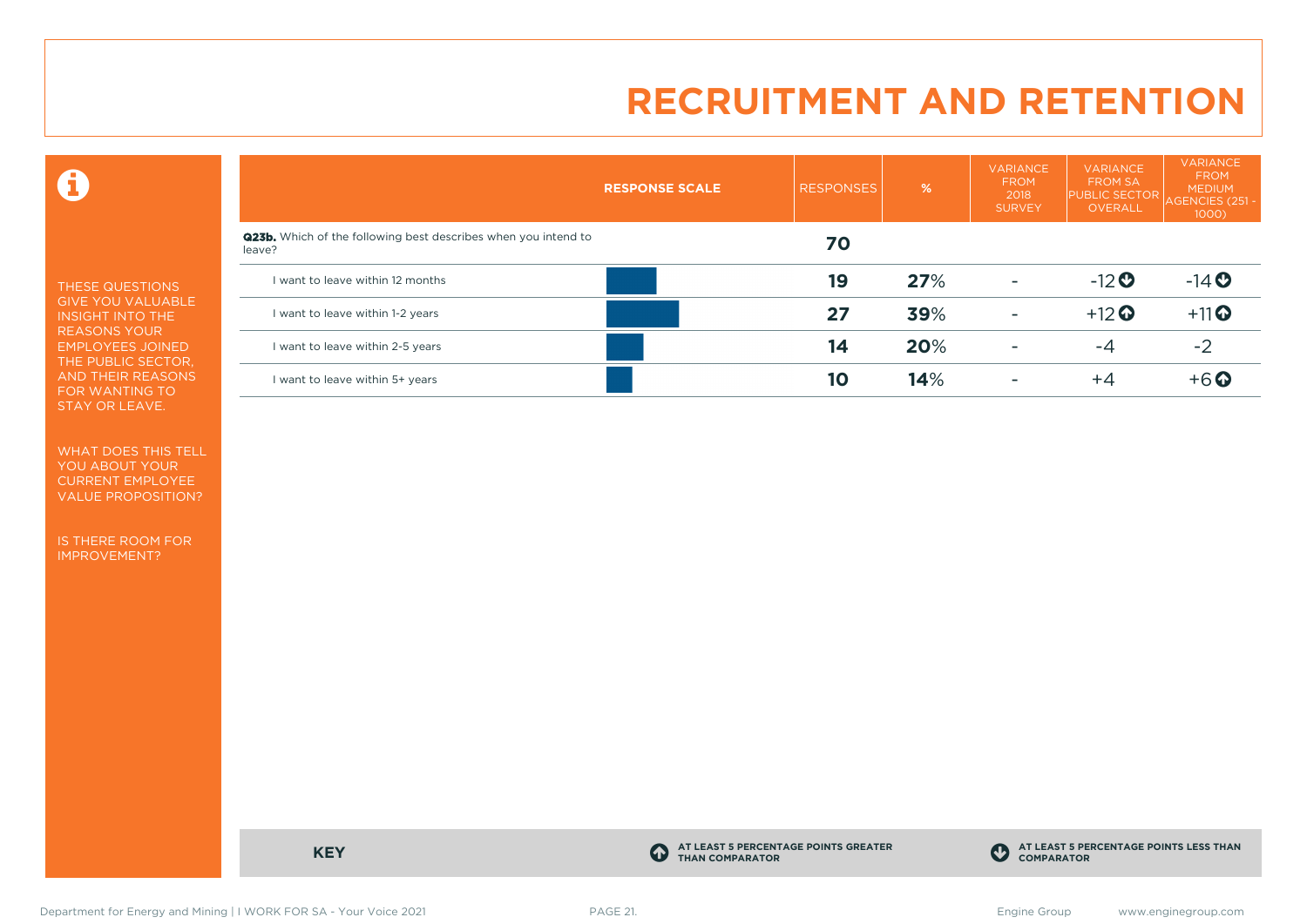$\mathbf \Theta$ 

THESE QUESTIONS GIVE YOU VALUABLE INSIGHT INTO THE REASONS YOUR EMPLOYEES JOINED THE PUBLIC SECTOR, AND THEIR REASONS FOR WANTING TO STAY OR LEAVE.

WHAT DOES THIS TELL YOU ABOUT YOUR CURRENT EMPLOYEE VALUE PROPOSITION?

IS THERE ROOM FOR IMPROVEMENT?

|                                                                                                 | <b>RESPONSE SCALE</b> | <b>RESPONSES</b> | %   | <b>VARIANCE</b><br><b>FROM</b><br>2018<br><b>SURVEY</b> | <b>VARIANCE</b><br><b>FROM SA</b><br><b>PUBLIC SECTOR</b><br><b>OVERALL</b> | <b>VARIANCE</b><br><b>FROM</b><br><b>MEDIUM</b><br>AGENCIES (251 -<br>1000) |
|-------------------------------------------------------------------------------------------------|-----------------------|------------------|-----|---------------------------------------------------------|-----------------------------------------------------------------------------|-----------------------------------------------------------------------------|
| Q23c. Which of the following describe your reasons for wanting<br>to leave? [Multiple Response] |                       | 220              |     |                                                         |                                                                             |                                                                             |
| T There is a lack of future career opportunities                                                |                       | 31               | 14% | $-11$                                                   | $+3$                                                                        | $+1$                                                                        |
| I want to try a different type of work or I am seeking a<br>career change                       |                       | 28               | 13% | $+7$ <sup>O</sup>                                       | $+6$ <sup>O</sup>                                                           | $+4$                                                                        |
| I am not fulfilled by the role I am in                                                          |                       | 25               | 11% | $+11$ <sup>O</sup>                                      | $+2$                                                                        | $+1$                                                                        |
| T My expectations have not been met                                                             |                       | 10               | 5%  | $-5o$                                                   | $-1$                                                                        | $\circ$                                                                     |
| I am pursuing the next phase in my life/career journey                                          |                       | 34               | 15% | $+15$ <sup>O</sup>                                      | $+6$ <sup>O</sup>                                                           | $+4$                                                                        |
| My workload is not manageable                                                                   |                       | 9                | 4%  | $+4$                                                    | $-2$                                                                        | -1                                                                          |
| I am not satisfied with my employment conditions                                                |                       | 5                | 2%  | $+2$                                                    | $-4$                                                                        | $-2$                                                                        |
| The work does not fully utilise my skills and abilities                                         |                       | 19               | 9%  | $+9$ <sup><math>\odot</math></sup>                      | $+1$                                                                        | $-1$                                                                        |
| I do not like the workplace culture                                                             |                       | 14               | 6%  | $-6o$                                                   | $-3$                                                                        | $-2$                                                                        |
| There is a lack of job security                                                                 |                       | 3                | 1%  | $+1$                                                    | $-2$                                                                        | $-2$                                                                        |
| I lack confidence in senior managers                                                            |                       | 22               | 10% | $+10$ <sup>O</sup>                                      | $\circ$                                                                     | $+2$                                                                        |
| I am not satisfied with my current manager                                                      |                       | 5                | 2%  | $+2$                                                    | $-3$                                                                        | $-2$                                                                        |
| Experiences of bullying, harassment or discrimination                                           |                       | 6                | 3%  | $+3$                                                    | $-4$                                                                        | $-3$                                                                        |
| Other                                                                                           |                       | 9                | 4%  | $+4$                                                    | $\circ$                                                                     | O                                                                           |

**KEY** 

**TEXT CHANGE SINCE 2018 SURVEY**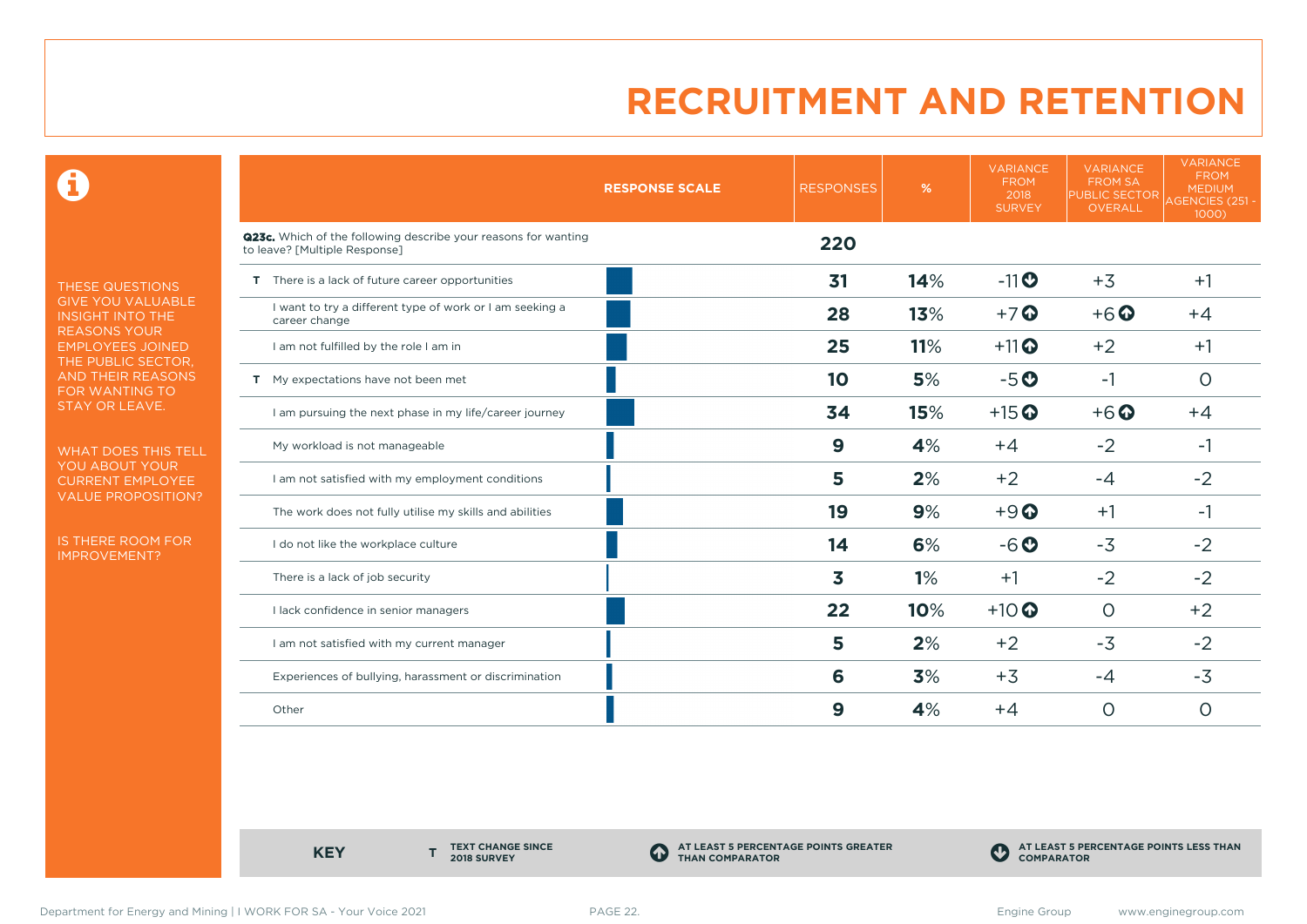$\mathbf \Theta$ 

THESE RESULTS GIVE YOU INSIGHT INTO THE EXTENT TO WHICH BULLYING AND HARASSMENT HAVE BEEN EXPERIENCED OR OBSERVED IN YOUR AGENCY / TEAM.

WHAT ACTION DO YOU NEED TO TAKE IN RESPONSE TO THESE RESULTS?

|                                                                                                                                          | <b>RESPONSE SCALE</b>                                               | <b>RESPONSES</b>        | %   | <b>VARIANCE</b><br><b>FROM</b><br>2018<br><b>SURVEY</b> | <b>VARIANCE</b><br><b>FROM SA</b><br><b>PUBLIC SECTOR</b><br>OVERALL | <b>VARIANCE</b><br><b>FROM</b><br><b>MEDIUM</b><br><b>AGENCIES (251 -</b><br>1000) |
|------------------------------------------------------------------------------------------------------------------------------------------|---------------------------------------------------------------------|-------------------------|-----|---------------------------------------------------------|----------------------------------------------------------------------|------------------------------------------------------------------------------------|
| Q24. During the last 12 months, have you witnessed harassment<br>(including sexual harassment) or bullying in your current<br>workplace? |                                                                     | 286                     |     |                                                         |                                                                      |                                                                                    |
| Yes                                                                                                                                      |                                                                     | 33                      | 12% | $-12$ <sup>O</sup>                                      | $-17$ <sup>O</sup>                                                   | $-10$ <sup>O</sup>                                                                 |
| <b>No</b>                                                                                                                                |                                                                     | 220                     | 77% | $+11$ <sup>O</sup>                                      | $+15$ <sup>O</sup>                                                   | $+8$ <sup><math>\odot</math></sup>                                                 |
| Not sure                                                                                                                                 |                                                                     | 33                      | 12% | $+1$                                                    | $+2$                                                                 | $+2$                                                                               |
| <b>Q24a.</b> What did you do in response to the bullying and<br>harassment you witnessed? [Multiple Response]                            |                                                                     | 58                      |     |                                                         |                                                                      |                                                                                    |
| Submitted a report through the agency's formal WHS<br>system                                                                             |                                                                     | 3                       | 5%  | $\overline{\phantom{a}}$                                | $+1$                                                                 | $+2$                                                                               |
| Approached the person and asked them to stop                                                                                             |                                                                     | 6                       | 10% |                                                         | $\circ$                                                              | $+1$                                                                               |
| Approached the victim and offered support                                                                                                |                                                                     | 1 <sub>3</sub>          | 22% | $\overline{\phantom{a}}$                                | $-1$                                                                 | $-1$                                                                               |
| Took leave                                                                                                                               |                                                                     | $\overline{\mathbf{4}}$ | 7%  | $\overline{\phantom{a}}$                                | $+2$                                                                 | $+2$                                                                               |
| Left the role/team/agency                                                                                                                |                                                                     | $\mathbf 0$             | 0%  | $\blacksquare$                                          | $-2$                                                                 | $-2$                                                                               |
| Sought support from a colleague                                                                                                          |                                                                     | 3                       | 5%  | $\equiv$                                                | $-10$                                                                | $-8o$                                                                              |
| Sought support from a manager                                                                                                            |                                                                     | 6                       | 10% | $\overline{\phantom{a}}$                                | $-6o$                                                                | $-7o$                                                                              |
| Accessed counselling through the agency's Employee<br>Assistance Program                                                                 |                                                                     | 4                       | 7%  | ÷                                                       | $+2$                                                                 | $+2$                                                                               |
| Accessed professional help                                                                                                               |                                                                     | 5                       | 9%  |                                                         | $+4$                                                                 | $+5$ <sup>O</sup>                                                                  |
| Lodged a grievance or complaint                                                                                                          |                                                                     | $\overline{\mathbf{2}}$ | 3%  |                                                         | $-1$                                                                 | $-1$                                                                               |
| Nothing                                                                                                                                  |                                                                     | 8                       | 14% |                                                         | $+8$ <sup>O</sup>                                                    | $+7$ $\odot$                                                                       |
| Other                                                                                                                                    |                                                                     | 4                       | 7%  | $\blacksquare$                                          | $+2$                                                                 | $+1$                                                                               |
| <b>KEY</b>                                                                                                                               | AT LEAST 5 PERCENTAGE POINTS GREATER<br>4<br><b>THAN COMPARATOR</b> |                         |     | $\mathbf C$<br><b>COMPARATOR</b>                        | AT LEAST 5 PERCENTAGE POINTS LESS THAN                               |                                                                                    |

COMPARATOR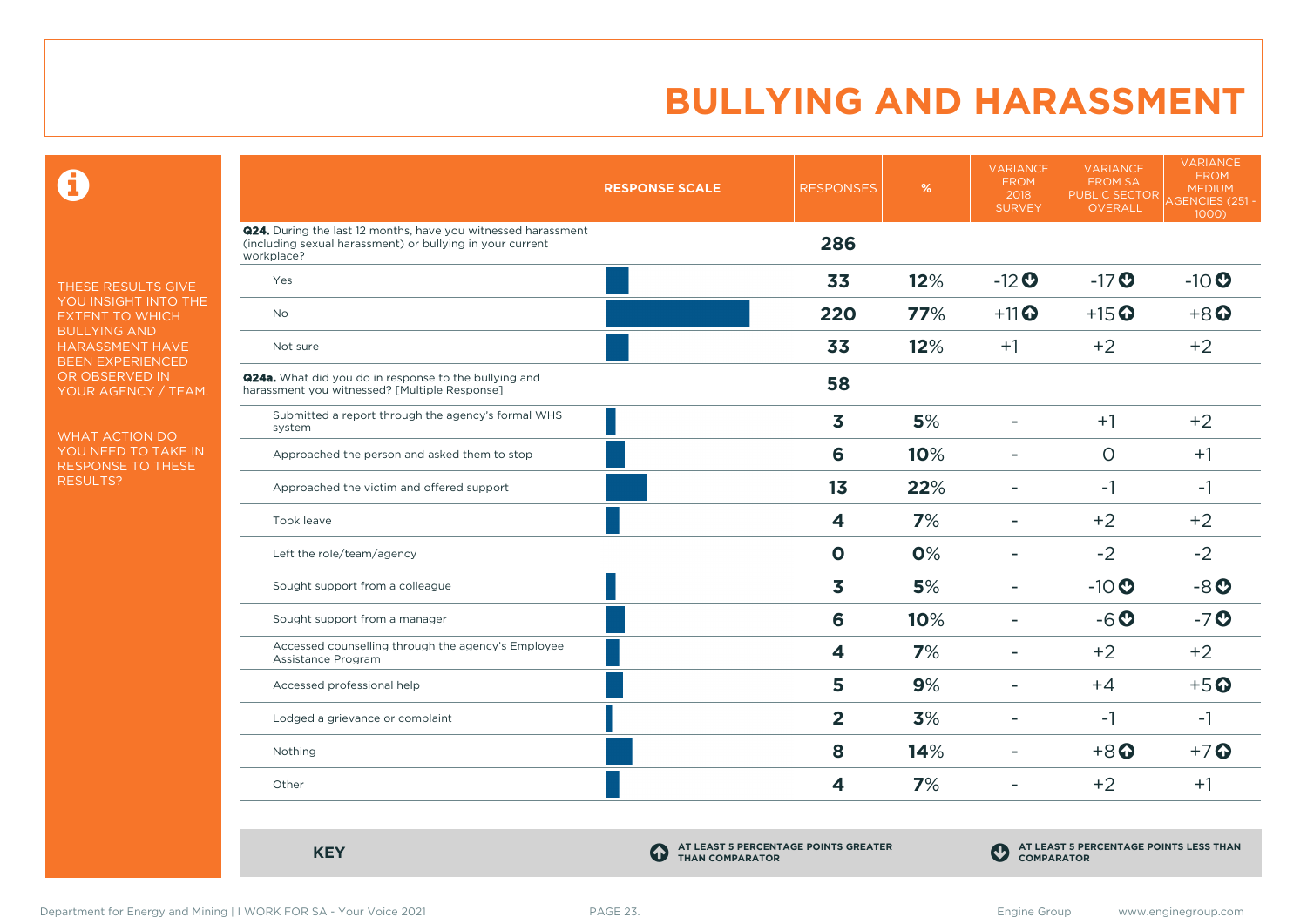$\mathbf \Theta$ 

THESE RESULTS GIVE YOU INSIGHT INTO THE EXTENT TO WHICH BULLYING AND HARASSMENT HAVE BEEN EXPERIENCED OR OBSERVED IN YOUR AGENCY / TEAM.

WHAT ACTION DO YOU NEED TO TAKE IN RESPONSE TO THESE RESULTS?

|                                                                                                                                                         | <b>RESPONSE SCALE</b> | <b>RESPONSES</b> | %   | <b>VARIANCE</b><br><b>FROM</b><br>2018<br><b>SURVEY</b> | <b>VARIANCE</b><br><b>FROM SA</b><br><b>PUBLIC SECTOR</b><br><b>OVERALL</b> | <b>VARIANCE</b><br><b>FROM</b><br><b>MEDIUM</b><br>AGENCIES (251 -<br>1000) |
|---------------------------------------------------------------------------------------------------------------------------------------------------------|-----------------------|------------------|-----|---------------------------------------------------------|-----------------------------------------------------------------------------|-----------------------------------------------------------------------------|
| <b>Q25.</b> During the last 12 months, have you been subjected to<br>harassment (including sexual harassment) or bullying in your<br>current workplace? |                       | 286              |     |                                                         |                                                                             |                                                                             |
| Yes                                                                                                                                                     |                       | 19               | 7%  | $-6o$                                                   | $-11$ $\odot$                                                               | $-5o$                                                                       |
| No                                                                                                                                                      |                       | 250              | 87% | $+6$ $\odot$                                            | $+11$ <sup>O</sup>                                                          | $+6$ $\odot$                                                                |
| Not sure                                                                                                                                                |                       | 17               | 6%  | $\circ$                                                 | $\circ$                                                                     | -1                                                                          |
| <b>Q25a.</b> What type of harassment or bullying did you experience?<br>[Multiple Response]                                                             |                       | 37               |     |                                                         |                                                                             |                                                                             |
| Physical behaviour (e.g. assault, aggressive body<br>T<br>language)                                                                                     |                       | 3                | 8%  | $+6$ $\odot$                                            | $\circ$                                                                     | $+1$                                                                        |
| Sexual harassment                                                                                                                                       |                       | $\mathbf 0$      | 0%  | $\circ$                                                 | $-3$                                                                        | $-3$                                                                        |
| Cyberbullying (e.g. harassment via IT or the spreading of<br>gossip/materials intended to defame or humiliate)                                          |                       | 3                | 8%  | $+6$ $\odot$                                            | $+4$                                                                        | $+4$                                                                        |
| Verbal abuse (e.g. offensive language, derogatory<br>т<br>remarks, threats, shouting or screaming)                                                      |                       | $\boldsymbol{9}$ | 24% | $+6$ <sup>O</sup>                                       | $-4$                                                                        | $-4$                                                                        |
| 'Initiations' or pranks                                                                                                                                 |                       | $\mathbf 0$      | 0%  | $\circ$                                                 | $-2$                                                                        | $-2$                                                                        |
| Interference with your personal property or work<br>equipment                                                                                           |                       | $\overline{2}$   | 5%  | $-2$                                                    | $+1$                                                                        | $+1$                                                                        |
| Interference with work tasks (i.e. withholding needed<br>information, undermining or sabotage)                                                          |                       | 11               | 30% | $-4$                                                    | $+6$ <sup><math>\odot</math></sup>                                          | $+6$ $\odot$                                                                |
| Inappropriate and unfair application of work policies or<br>rules (e.g. perf mgmt, access to leave, access to L&D)                                      |                       | 3                | 8%  | $-12$ <sup>O</sup>                                      | $-10$                                                                       | $-7o$                                                                       |
| Other                                                                                                                                                   |                       | 6                | 16% | $+1$                                                    | $+7$ $\odot$                                                                | $+4$                                                                        |

**KEY** 

**TEXT CHANGE SINCE 2018 SURVEY**

**AT LEAST 5 PERCENTAGE POINTS GREATER THAN COMPARATOR**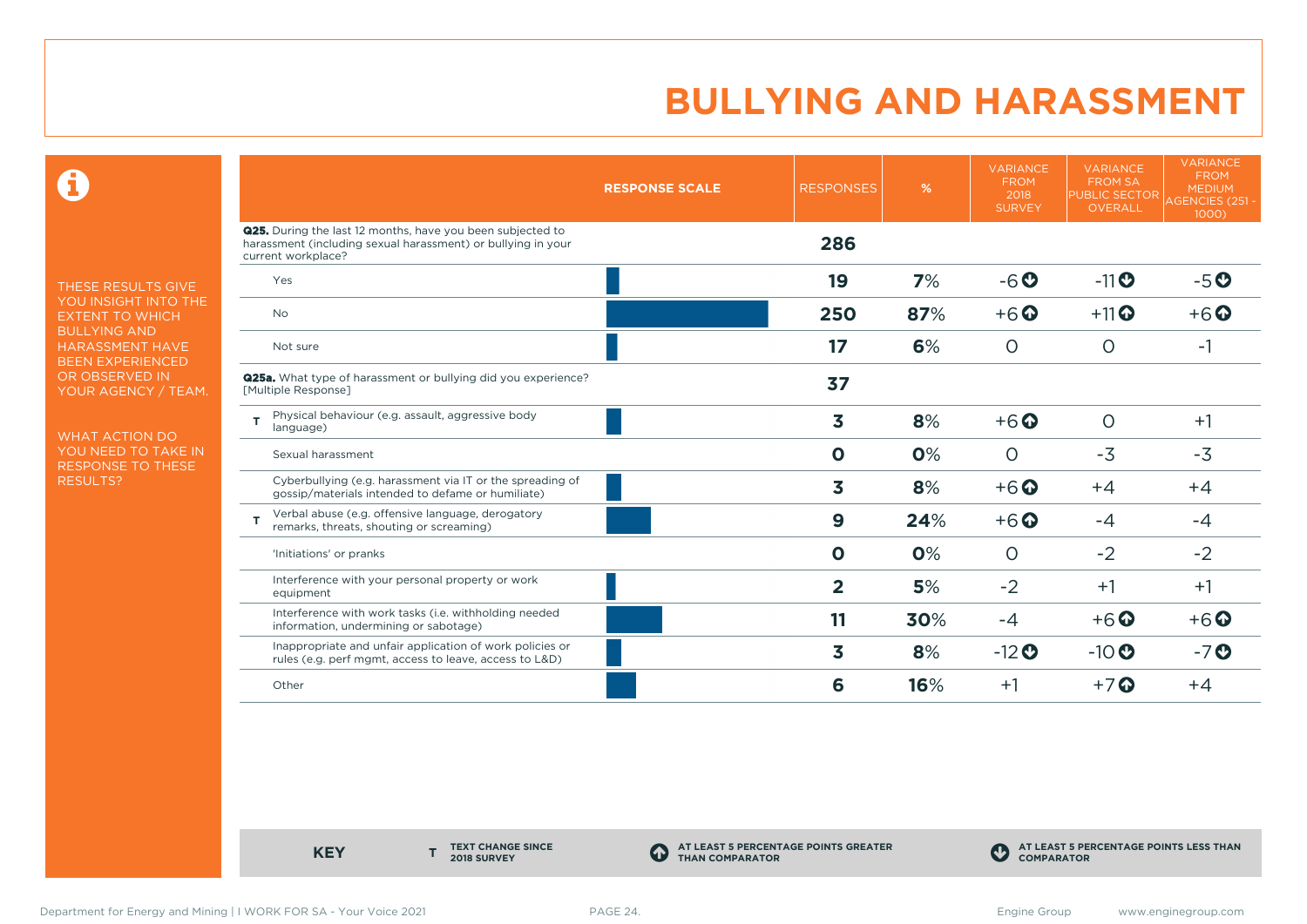$\mathbf \Theta$ 

THESE RESULTS GIVE YOU INSIGHT INTO THE EXTENT TO WHICH BULLYING AND HARASSMENT HAVE BEEN EXPERIENCED OR OBSERVED IN YOUR AGENCY / TEAM.

WHAT ACTION DO YOU NEED TO TAKE IN RESPONSE TO THESE RESULTS?

|                                                                                  | <b>RESPONSE SCALE</b> | <b>RESPONSES</b> | %   | <b>VARIANCE</b><br><b>FROM</b><br>2018<br><b>SURVEY</b> | <b>VARIANCE</b><br><b>FROM SA</b><br><b>PUBLIC SECTOR</b><br><b>OVERALL</b> | <b>VARIANCE</b><br><b>FROM</b><br><b>MEDIUM</b><br>AGENCIES (251 -<br>1000) |
|----------------------------------------------------------------------------------|-----------------------|------------------|-----|---------------------------------------------------------|-----------------------------------------------------------------------------|-----------------------------------------------------------------------------|
| Q25b. Who was responsible for the harassment or bullying?<br>[Multiple Response] |                       | 28               |     |                                                         |                                                                             |                                                                             |
| Someone more junior than you                                                     |                       |                  | 4%  | $-21$ <sup>O</sup>                                      | $-3$                                                                        | $-2$                                                                        |
| Client, customer or stakeholder                                                  |                       | $\overline{2}$   | 7%  | $\Omega$                                                | $+1$                                                                        | $+3$                                                                        |
| T Co-worker                                                                      |                       | 7                | 25% | $+7$ $\odot$                                            | $-2$                                                                        | $-1$                                                                        |
| A group of co-workers                                                            |                       | 3                | 11% | $-18$ <b>O</b>                                          | $+3$                                                                        | $+3$                                                                        |
| Contractor                                                                       |                       | $\overline{2}$   | 7%  | $+7$ $\odot$                                            | $+7$ $\odot$                                                                | $+7$ $\odot$                                                                |
| Consultant/service provider                                                      |                       | $\mathbf 0$      | 0%  | $-14$ <b>O</b>                                          | $-1$                                                                        | 0                                                                           |
| Representative of another South Australian Public Sector<br>agency               |                       | $\mathbf 0$      | 0%  | -4                                                      | $-1$                                                                        | $-1$                                                                        |
| Your current manager                                                             |                       | 3                | 11% | $+11$ <sup>O</sup>                                      | $-6o$                                                                       | $-7o$                                                                       |
| A previous manager                                                               |                       |                  | 4%  | $\Omega$                                                | $-7o$                                                                       | $-8o$                                                                       |
| Someone more senior than you (other than your<br>manager)                        |                       | 9                | 32% | $+32$ <sup>O</sup>                                      | $+10$ <sup>O</sup>                                                          | $+8$                                                                        |
| Minister or ministerial adviser                                                  |                       | $\mathbf 0$      | 0%  | $\circ$                                                 | $\circ$                                                                     | O                                                                           |
| Unknown                                                                          |                       | $\mathbf 0$      | 0%  | $\circ$                                                 | -1                                                                          | -1                                                                          |

**KEY** 

**TEXT CHANGE SINCE 2018 SURVEY**

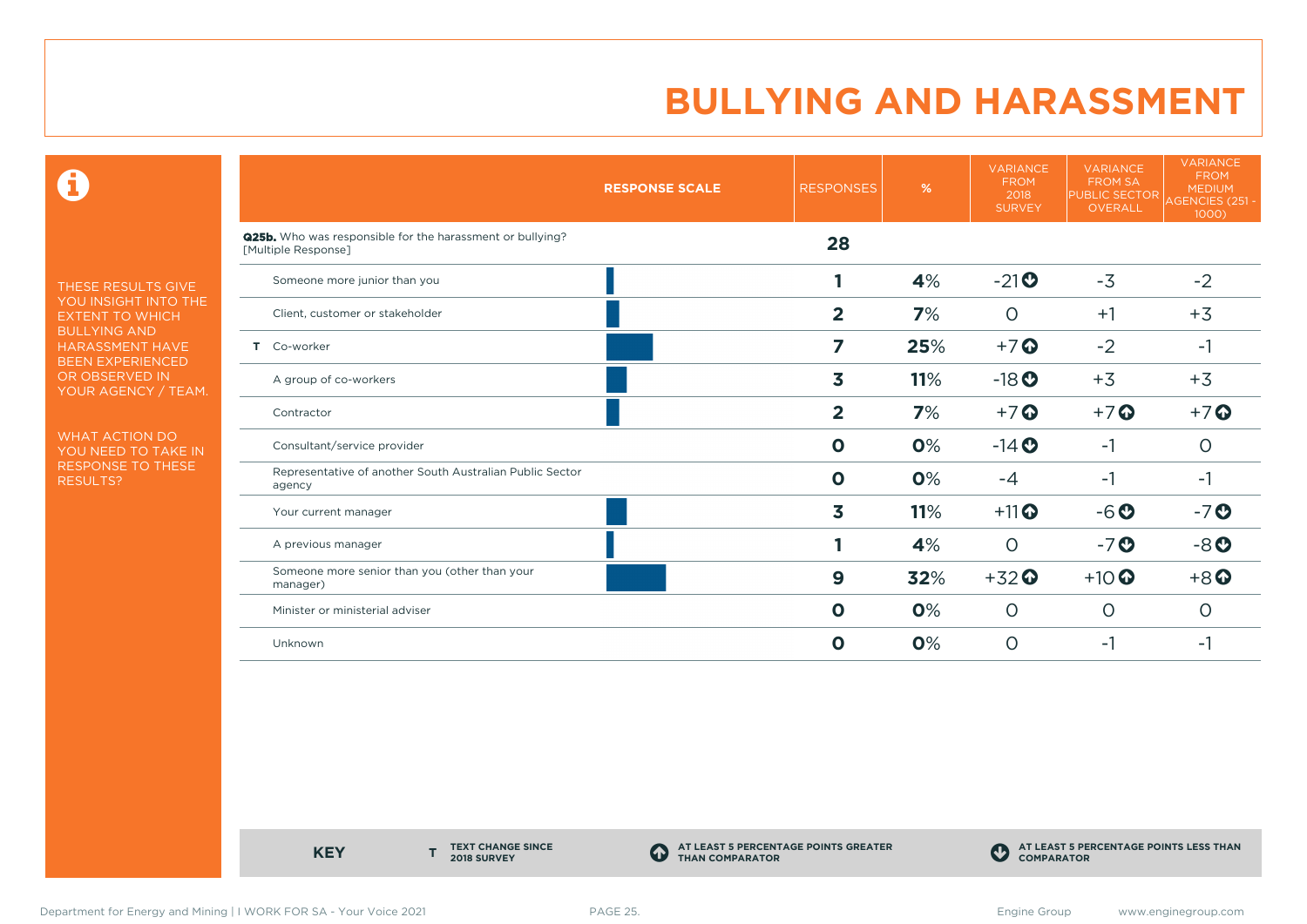$\mathbf \Theta$ 

THESE RESULTS GIVE YOU INSIGHT INTO THE EXTENT TO WHICH BULLYING AND HARASSMENT HAVE BEEN EXPERIENCED OR OBSERVED IN YOUR AGENCY / TEAM.

WHAT ACTION DO YOU NEED TO TAKE IN RESPONSE TO THESE RESULTS?

|                                                                                                          | <b>RESPONSE SCALE</b> | <b>RESPONSES</b>        | %   | <b>VARIANCE</b><br><b>FROM</b><br>2018<br><b>SURVEY</b> | <b>VARIANCE</b><br><b>FROM SA</b><br><b>PUBLIC SECTOR</b><br><b>OVERALL</b> | <b>VARIANCE</b><br><b>FROM</b><br><b>MEDIUM</b><br>AGENCIES (251 -<br>1000) |
|----------------------------------------------------------------------------------------------------------|-----------------------|-------------------------|-----|---------------------------------------------------------|-----------------------------------------------------------------------------|-----------------------------------------------------------------------------|
| Q25c. What did you do in response to the bullying and<br>harassment you experienced? [Multiple Response] |                       | 44                      |     |                                                         |                                                                             |                                                                             |
| Lodged an internal grievance or complaint                                                                |                       | 3                       | 7%  |                                                         | $-1$                                                                        | $-1$                                                                        |
| Lodged an external complaint (e.g. with the Equal<br>Opportunity Commission, SafeWork SA or the ICAC)    |                       | $\mathbf{o}$            | 0%  |                                                         | -1                                                                          | $-1$                                                                        |
| Took leave                                                                                               |                       | 7                       | 16% |                                                         | $+6$ $\odot$                                                                | $+6$ $\odot$                                                                |
| Submitted a workers compensation claim                                                                   |                       | $\mathbf 0$             | 0%  |                                                         | -1                                                                          | -1                                                                          |
| Left the role/team/agency                                                                                |                       | $\mathbf 0$             | 0%  |                                                         | $-4$                                                                        | $-3$                                                                        |
| Accessed counselling through the agency's Employee<br>Assistance Program (EAP)                           |                       | 5                       | 11% |                                                         | $+5$ <sup>O</sup>                                                           | $+4$                                                                        |
| Accessed professional help (other than EAP)                                                              |                       | 6                       | 14% |                                                         | $+6$ <sup>O</sup>                                                           | $+5$ <sup>O</sup>                                                           |
| Sought support from my manager                                                                           |                       | 8                       | 18% |                                                         | $+2$                                                                        | $\Omega$                                                                    |
| Sought support from a colleague                                                                          |                       | 7                       | 16% |                                                         | $-5o$                                                                       | $-2$                                                                        |
| Approached the person and asked them to stop                                                             |                       | $\overline{2}$          | 5%  |                                                         | $-5o$                                                                       | -4                                                                          |
| Nothing                                                                                                  |                       | 4                       | 9%  |                                                         | O                                                                           | -1                                                                          |
| Other                                                                                                    |                       | $\overline{\mathbf{2}}$ | 5%  |                                                         | $-2$                                                                        | $-2$                                                                        |

**KEY C** 

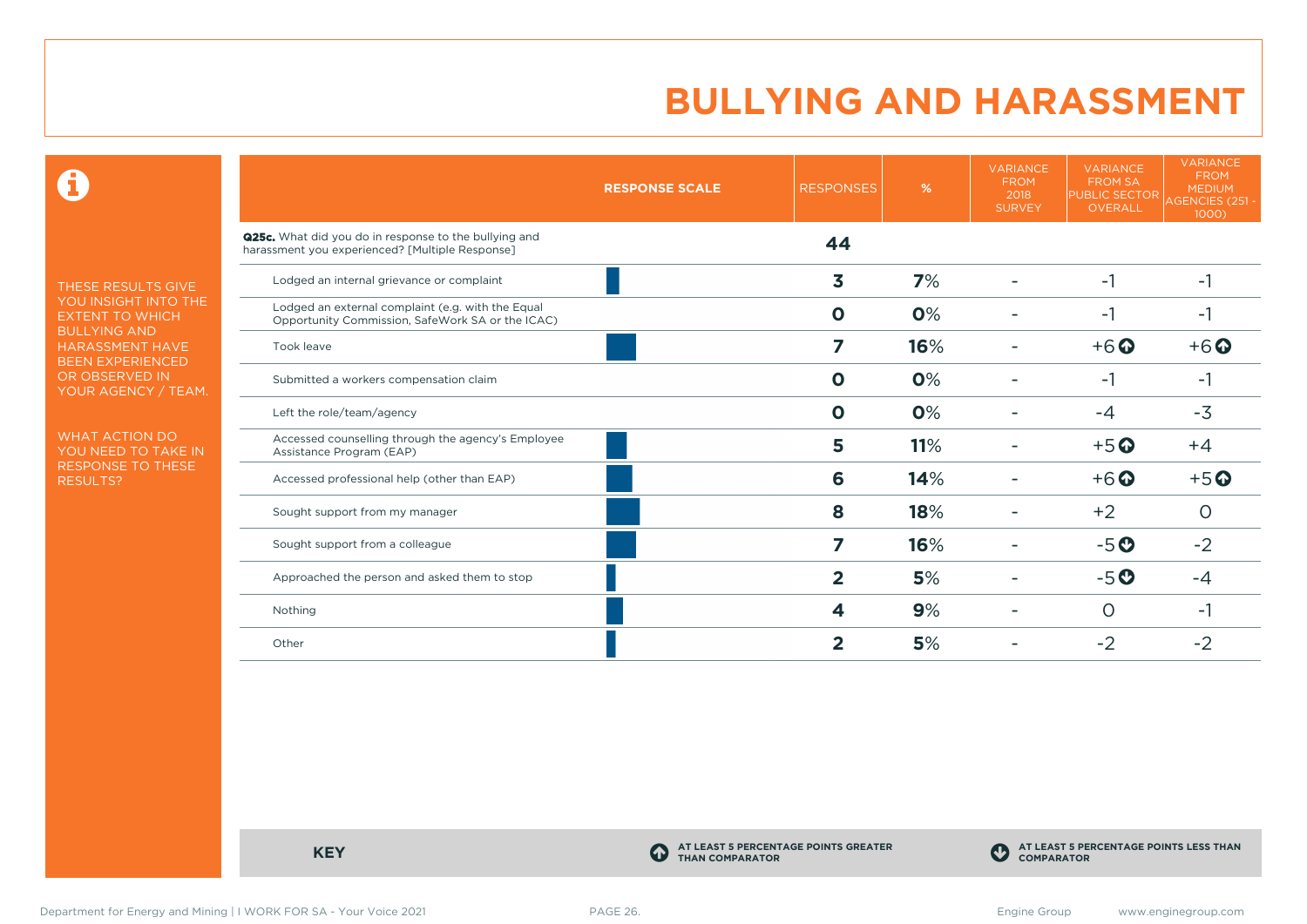VARIANCE

VARIANCE

VARIANCE

 $\mathbf \Theta$ 

|                                                                          |                                                                             | <b>RESPONSE SCALE</b>                                             | <b>RESPONSES</b> | % | , , , , , , , , , <del>,</del><br><b>FROM</b><br>2018<br><b>SURVEY</b> | .<br><b>FROM SA</b><br><b>PUBLIC SECTOR</b><br>OVERALL | <b>FROM</b><br><b>MEDIUM</b><br><b>AGENCIES (251-</b><br>$1000$ ) |  |  |
|--------------------------------------------------------------------------|-----------------------------------------------------------------------------|-------------------------------------------------------------------|------------------|---|------------------------------------------------------------------------|--------------------------------------------------------|-------------------------------------------------------------------|--|--|
|                                                                          | <b>Q25d.</b> Was your complaint resolved to your satisfaction?              |                                                                   |                  |   |                                                                        |                                                        |                                                                   |  |  |
| THESE RESULTS GIVE                                                       | Yes                                                                         | The data for this question has been hidden for anonymity reasons. |                  |   |                                                                        |                                                        |                                                                   |  |  |
| YOU INSIGHT INTO THE<br><b>No</b><br><b>EXTENT TO WHICH</b>              | The data for this question has been hidden for anonymity reasons.           |                                                                   |                  |   |                                                                        |                                                        |                                                                   |  |  |
| <b>BULLYING AND</b><br><b>HARASSMENT HAVE</b><br><b>BEEN EXPERIENCED</b> | The data for this question has been hidden for anonymity reasons.<br>Unsure |                                                                   |                  |   |                                                                        |                                                        |                                                                   |  |  |
| OR OBSERVED IN<br>YOUR AGENCY / TEAM.                                    | The complaint is still being processed                                      | The data for this question has been hidden for anonymity reasons. |                  |   |                                                                        |                                                        |                                                                   |  |  |

WHAT ACTION DO YOU NEED TO TAKE IN RESPONSE TO THESE RESULTS?

**KEY C** 

**AT LEAST 5 PERCENTAGE POINTS GREATER THAN COMPARATOR**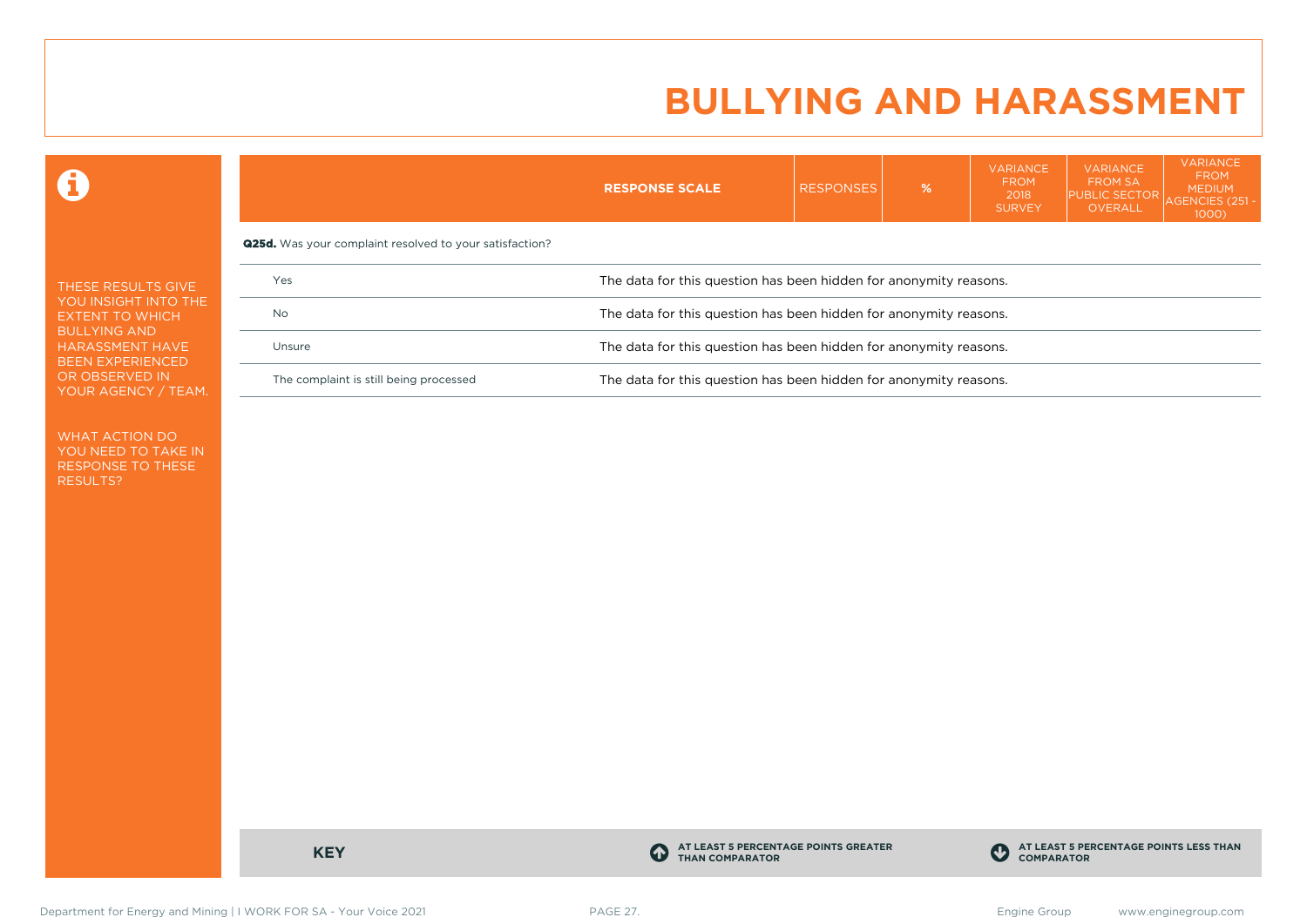$\mathbf \Theta$ 

THESE RESULTS GIVE YOU INSIGHT INTO THE EXTENT TO WHICH BULLYING AND HARASSMENT HAVE BEEN EXPERIENCED OR OBSERVED IN YOUR AGENCY / TEAM.

WHAT ACTION DO YOU NEED TO TAKE IN RESPONSE TO THESE RESULTS?

|                                                               | <b>RESPONSE SCALE</b> | <b>RESPONSES</b>        | %   | <b>VARIANCE</b><br><b>FROM</b><br>2018<br><b>SURVEY</b> | <b>VARIANCE</b><br><b>FROM SA</b><br><b>PUBLIC SECTOR</b><br>OVERALL | <b>VARIANCE</b><br><b>FROM</b><br><b>MEDIUM</b><br>AGENCIES (251 -<br>1000) |
|---------------------------------------------------------------|-----------------------|-------------------------|-----|---------------------------------------------------------|----------------------------------------------------------------------|-----------------------------------------------------------------------------|
| <b>Q25e.</b> Why did you not lodge one? [Multiple Response]   |                       | 58                      |     |                                                         |                                                                      |                                                                             |
| The matter was resolved informally                            |                       | $\mathbf 0$             | 0%  |                                                         | $-5o$                                                                | $-4$                                                                        |
| It could affect my career                                     |                       | 10                      | 17% |                                                         | $+3$                                                                 | $+3$                                                                        |
| It could affect my working relationships                      |                       | 11                      | 19% |                                                         | $+1$                                                                 | $\circ$                                                                     |
| Managers accepted the behaviour                               |                       | 6                       | 10% |                                                         | 0                                                                    | O                                                                           |
| I did not trust that action would be taken                    |                       | $\boldsymbol{9}$        | 16% |                                                         | $-5o$                                                                | $-3$                                                                        |
| I didn't think anyone would believe me                        |                       | $\overline{\mathbf{2}}$ | 3%  |                                                         | $-1$                                                                 | $\circ$                                                                     |
| I did not have enough evidence                                |                       |                         | 2%  |                                                         | $-3$                                                                 | $-4$                                                                        |
| I did not think the harassment/bullying was serious<br>enough |                       | 9                       | 16% |                                                         | $+10$ <sup>O</sup>                                                   | $+9$                                                                        |
| I did not know how to report it                               |                       | 3                       | 5%  |                                                         | $+1$                                                                 | $+1$                                                                        |
| I thought the reporting process was too difficult             |                       |                         | 2%  |                                                         | $-2$                                                                 | $-2$                                                                        |
| I thought that action would be too slow                       |                       | $\mathbf 0$             | 0%  |                                                         | $-3$                                                                 | $-3$                                                                        |
| Other                                                         |                       | 6                       | 10% |                                                         | $+4$                                                                 | $+3$                                                                        |

**KEY C** 

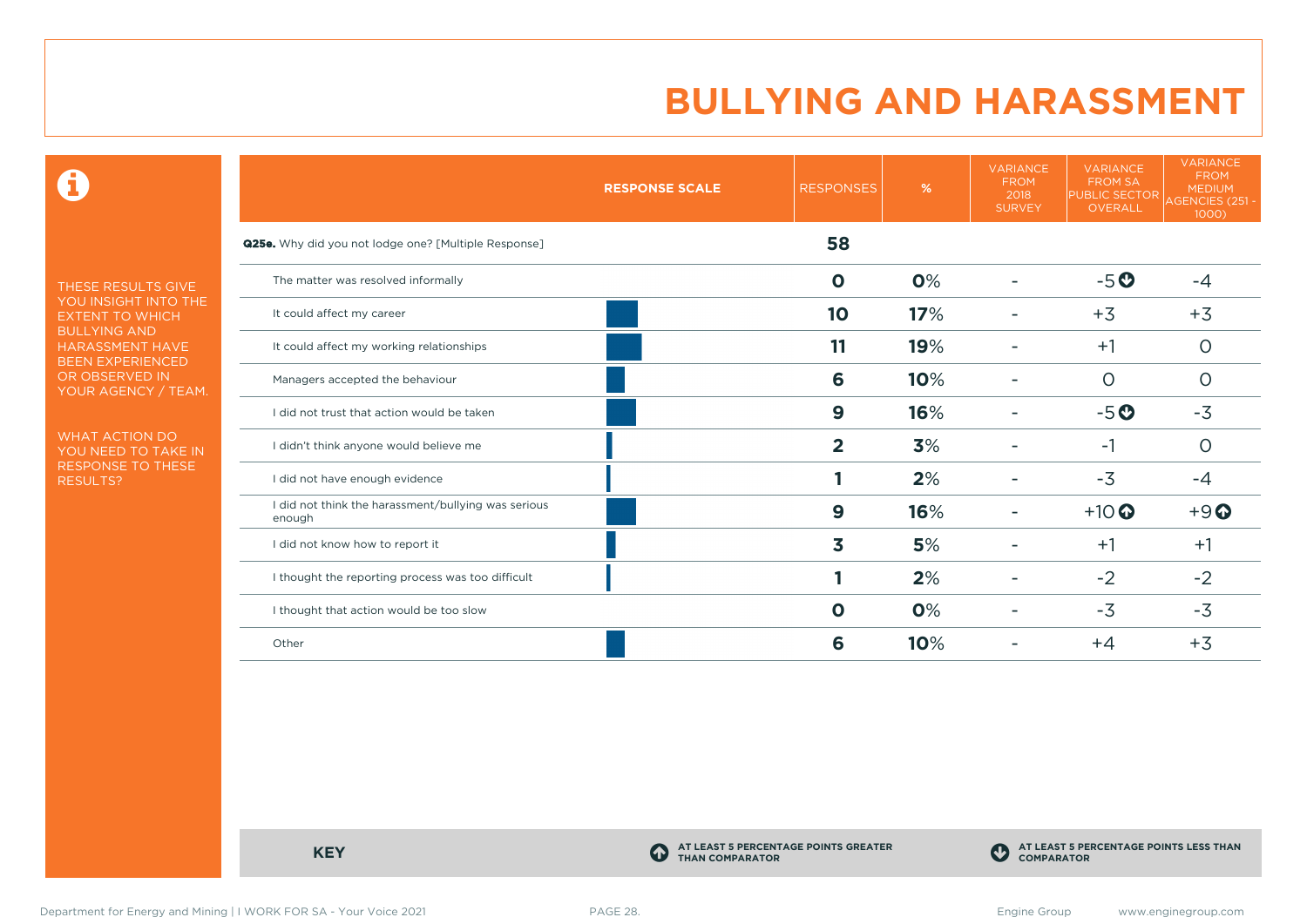# **DISCRIMINATION**

 $\mathbf \Theta$ 

THESE RESULTS GIVE YOU INSIGHT INTO EXPERIENCES OF DISCRIMINATION IN THIS AGENCY / TEAM

WHAT ACTION DO YOU NEED TO TAKE IN RESPONSE TO THESE RESULTS?

| <b>Q26.</b> During the last 12 months, in your current agency, have you<br>286<br>personally experienced workplace discrimination?<br>84%<br>239<br>$+2$<br><b>No</b><br>۰.<br>6%<br>16<br>-3<br>Yes, from people in my agency<br>۰.<br>1%<br>O<br>Yes, from people outside my agency<br>-<br>10%<br>29<br>$+2$<br>$+2$<br>Don't know | <b>RESPONSE SCALE</b> | <b>RESPONSES</b> | % | <b>VARIANCE</b><br><b>FROM</b><br>2018<br><b>SURVEY</b> | <b>VARIANCE</b><br><b>FROM SA</b><br><b>PUBLIC SECTOR</b><br><b>OVERALL</b> | <b>VARIANCE</b><br><b>FROM</b><br><b>MEDIUM</b><br><b>AGENCIES (251)</b><br>$1000$ ) |
|---------------------------------------------------------------------------------------------------------------------------------------------------------------------------------------------------------------------------------------------------------------------------------------------------------------------------------------|-----------------------|------------------|---|---------------------------------------------------------|-----------------------------------------------------------------------------|--------------------------------------------------------------------------------------|
|                                                                                                                                                                                                                                                                                                                                       |                       |                  |   |                                                         |                                                                             |                                                                                      |
|                                                                                                                                                                                                                                                                                                                                       |                       |                  |   |                                                         |                                                                             |                                                                                      |
|                                                                                                                                                                                                                                                                                                                                       |                       |                  |   |                                                         |                                                                             |                                                                                      |
|                                                                                                                                                                                                                                                                                                                                       |                       |                  |   |                                                         |                                                                             |                                                                                      |
|                                                                                                                                                                                                                                                                                                                                       |                       |                  |   |                                                         |                                                                             |                                                                                      |

**KEY C** 

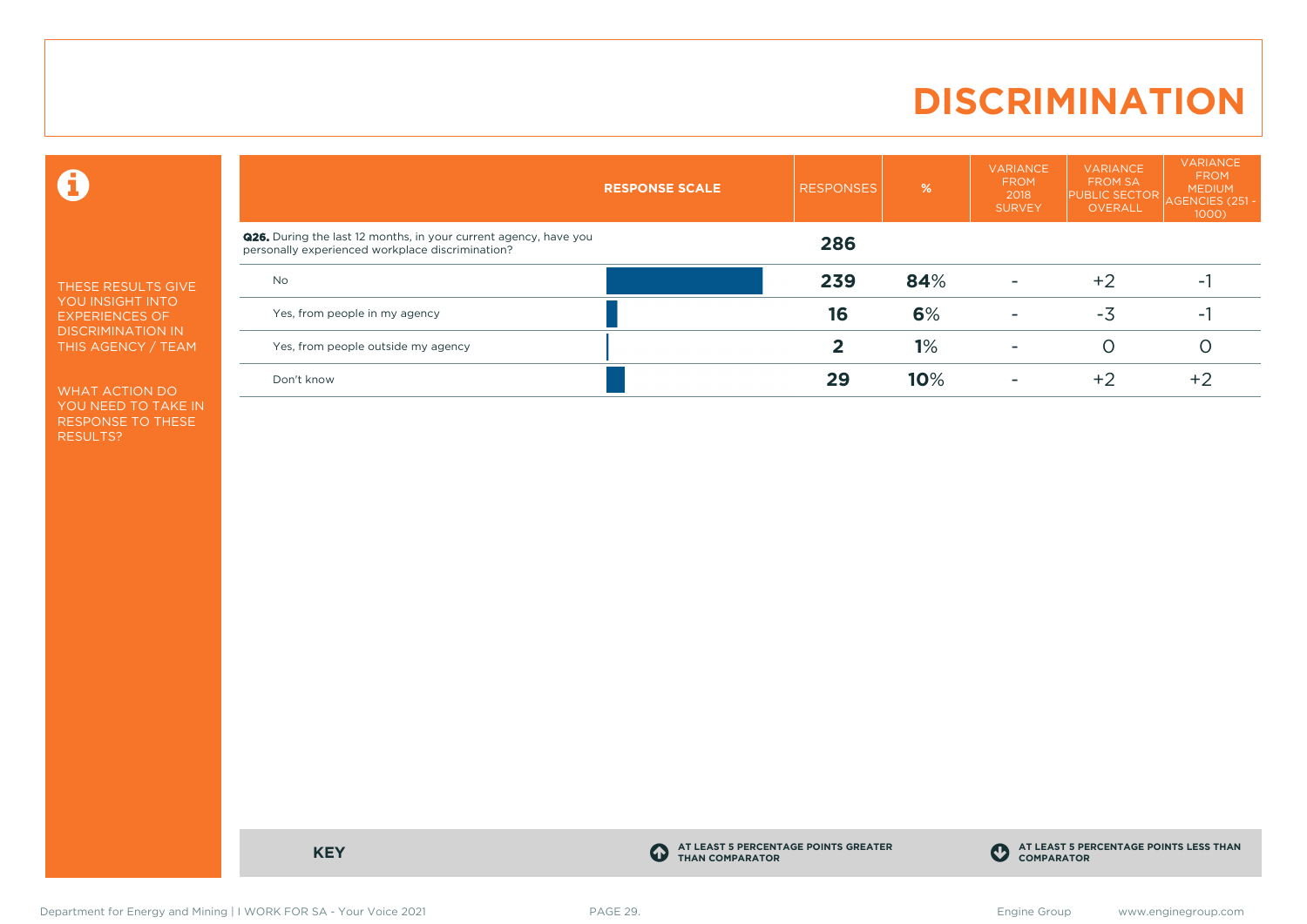# **DISCRIMINATION**

 $\mathbf \Theta$ 

THESE RESULTS GIVE YOU INSIGHT INTO EXPERIENCES OF DISCRIMINATION IN THIS AGENCY / TEAM

WHAT ACTION DO YOU NEED TO TAKE IN RESPONSE TO THESE RESULTS?

|                                                                                          | <b>RESPONSE SCALE</b> | <b>RESPONSES</b> | $\%$ | <b>VARIANCE</b><br><b>FROM</b><br>2018<br><b>SURVEY</b> | <b>VARIANCE</b><br>FROM SA<br>PUBLIC SECTOR<br>OVERALL | <b>VARIANCE</b><br><b>FROM</b><br><b>MEDIUM</b><br>AGENCIES (251 -<br>1000 |
|------------------------------------------------------------------------------------------|-----------------------|------------------|------|---------------------------------------------------------|--------------------------------------------------------|----------------------------------------------------------------------------|
| <b>Q26a.</b> What was the type of discrimination you experienced?<br>[Multiple Response] |                       | 34               |      |                                                         |                                                        |                                                                            |
| Age                                                                                      |                       | 7                | 21%  | $\blacksquare$                                          | $+6$ <sup><math>\odot</math></sup>                     | $+8$ <sup><math>\odot</math></sup>                                         |
| Breastfeeding                                                                            |                       | $\mathbf 0$      | 0%   | $\overline{\phantom{0}}$                                | $\circ$                                                | $\circ$                                                                    |
| Caring responsibilities                                                                  |                       | 1                | 3%   | ۰                                                       | $-3$                                                   | $-2$                                                                       |
| Disability/impairment                                                                    |                       | $\mathbf 0$      | 0%   | $\blacksquare$                                          | $-4$                                                   | $-4$                                                                       |
| Gender identity/gender history                                                           |                       | 1                | 3%   | ۰                                                       | $-2$                                                   | $-2$                                                                       |
| Marital status                                                                           |                       | 1                | 3%   | $\overline{\phantom{0}}$                                | $+1$                                                   | $+2$                                                                       |
| Part-time work status                                                                    |                       | 3                | 9%   | $\overline{\phantom{a}}$                                | $\Omega$                                               | $+1$                                                                       |
| Political conviction including trade union activity                                      |                       | $\mathbf 0$      | 0%   | $\sim$                                                  | $-2$                                                   | $-1$                                                                       |
| Pregnancy including maternity/paternity leave status                                     |                       | 1                | 3%   | ۰                                                       | $+1$                                                   | $+2$                                                                       |
| Race/cultural background                                                                 |                       | 5                | 15%  | $\overline{\phantom{a}}$                                | $\Omega$                                               | $+3$                                                                       |
| Religious conviction                                                                     |                       | 1                | 3%   | ۰                                                       | $+2$                                                   | $+2$                                                                       |
| Sex                                                                                      |                       | 5                | 15%  | $\equiv$                                                | $+7$ <sup>O</sup>                                      | $+2$                                                                       |
| Sexual orientation                                                                       |                       | $\mathbf 0$      | 0%   | $\overline{\phantom{a}}$                                | $-2$                                                   | $-1$                                                                       |
| Work from home/remote status                                                             |                       | 3                | 9%   | $\overline{\phantom{0}}$                                | $+3$                                                   | $\Omega$                                                                   |
| Physical health/mental health challenges (not defined as a<br>disability)                |                       | $\overline{2}$   | 6%   | $\blacksquare$                                          | $-4$                                                   | $-3$                                                                       |
| Other                                                                                    |                       | 4                | 12%  | $\overline{\phantom{a}}$                                | $-4$                                                   | $-7$ $\odot$                                                               |

**KEY C** 

**AT LEAST 5 PERCENTAGE POINTS GREATER THAN COMPARATOR**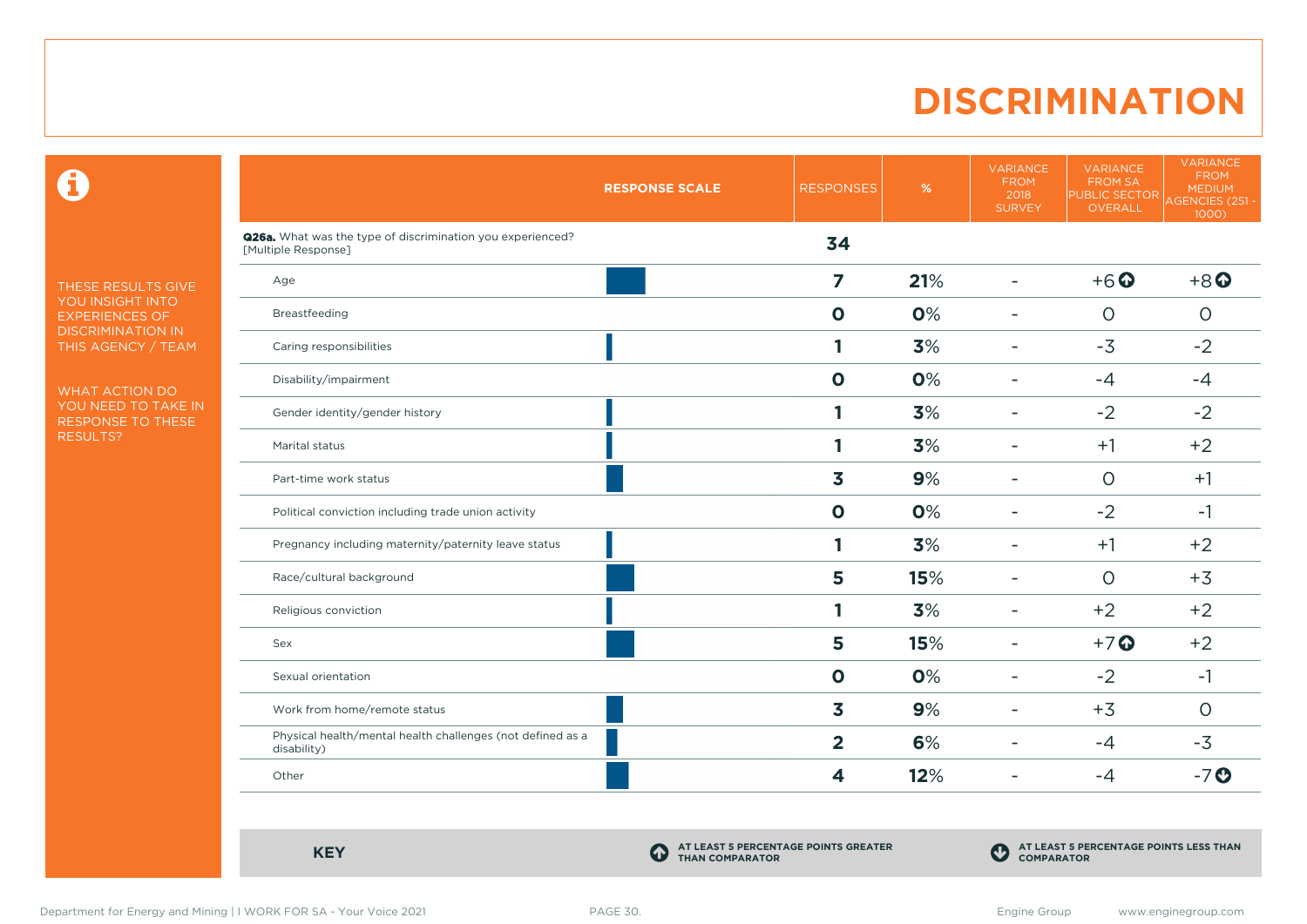# **APPENDIX A: METHODOLOLOGY**

#### SURVEY TIMEFRAME

This report contains results for the I WORK FOR SA - Your Voice Survey 2021, which was open from 27 April to 28 May 2021.

#### INDEX CALCULATIONS

Where questions have been grouped together to form an index for example Enabling High Performance, this has been calculated by adding the positive scores of all items in the group, and then dividing by the total number of respondents across all questions in the group to create a % positive average figure. For ease of reporting this figure has been rounded. Please note this does not apply to the Engagement Index which has been calculated using the method outlined below.

#### EMPLOYEE ENGAGEMENT INDEX

Scores are assigned to each of the question responses in the index (100% Strongly agree, 75% Agree, 50% Neither agree nor disagree, 25% Disagree, and 0% Strongly disagree). Once the scores are added together these are then divided by the number of respondents to create an average % positive. For ease of reporting this figure has been rounded.

### KEY DRIVER ANALYSIS

Experience tells us that a successful response to survey results requires focus on key priorities. Key driver analysis (KDA) helps identify these priority areas. Statistical techniques including factor and regression analysis identifies the factors (groups of questions) and individual questions with the strongest influence on your engagement index.

Firstly, factor analysis identifies patterns in the survey questions, allowing us to see if a group of questions are measuring the same underlying characteristic(s) (i.e. they belong to the same survey theme). This statistical technique assumes that when questions are answered in a similar way, the employee is thinking about the same underlying theme.

Regression analysis is then used to identify questions most likely to influence and drive employee engagement within each theme. This is achieved by developing a statistical model which determines the importance ('weight') of each question on engagement. These weights are used to identify which questions have the most impact on engagement. Once we know the highest impacting factors, to simplify reporting we take the highest impacting questions from the top factors to determine 5 key driver questions.

In order to assist smaller organisations and teams to obtain a set of priorities or 'key drivers' we also use local driver analysis (LDA). This is an automated technique which uses correlation analysis to explore the relationship between the survey questions and engagement. Correlation will rank survey questions, and the top 5 are reported as 'key drivers'. Where a team has less than 20 respondents' drivers are inherited from the parent unit.